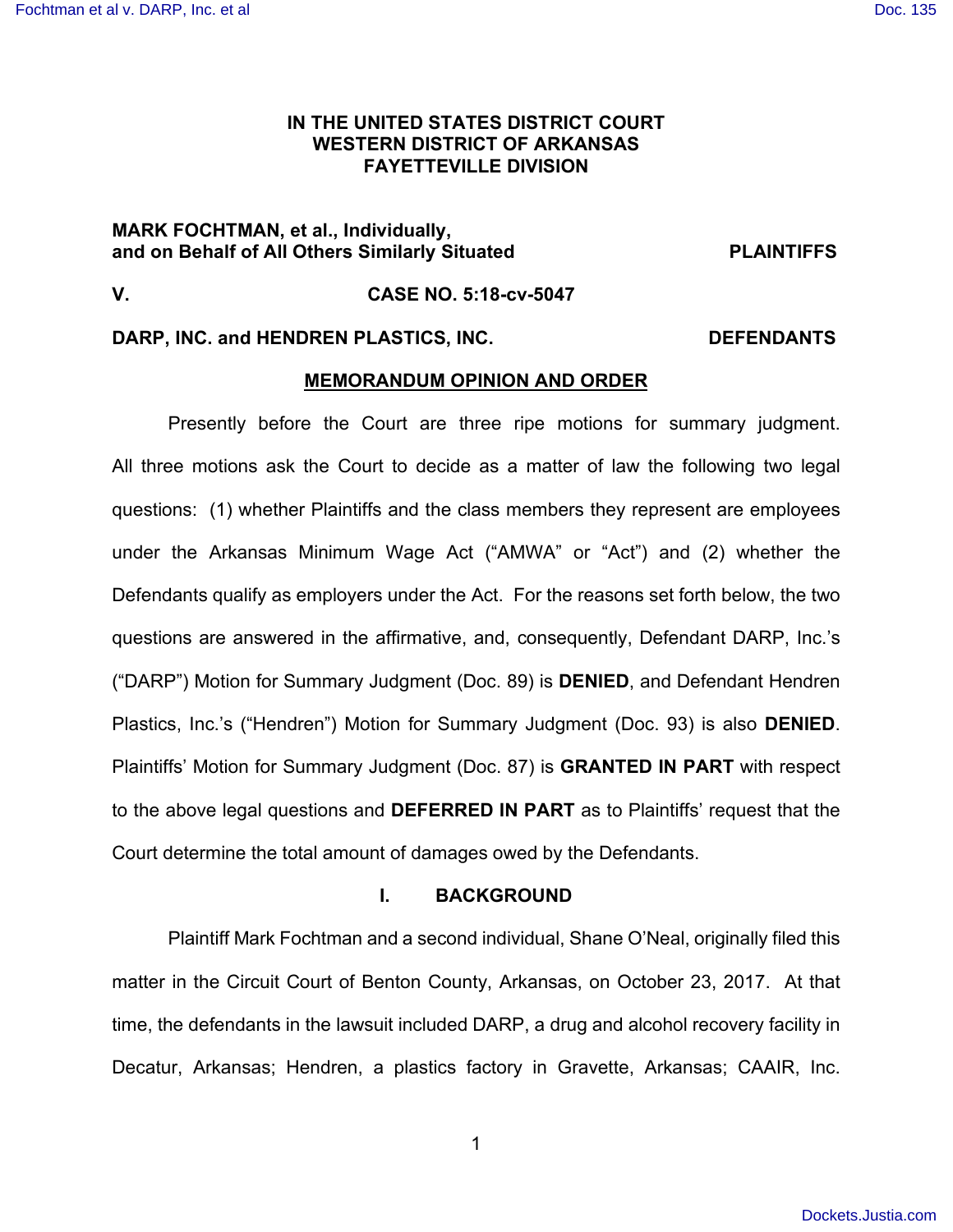("CAAIR"), a drug and alcohol recovery facility located near Jay, Oklahoma; and Simmons Foods, Inc. ("Simmons"), a business that, among other things, operates poultry processing plants and chicken farms in Arkansas and Oklahoma. On November 6, 2017, Simmons removed the case to this Court, asserting federal jurisdiction under the Class Action Fairness Act ("CAFA"), 28 U.S.C. § 1332(d)(2).

The plaintiffs initially disagreed about whether removal was proper and federal jurisdiction was appropriate, but at some point, they were persuaded that CAFA's jurisdictional requirements had been satisfied as of the time of removal, and their motion to remand was deemed moot. *See* Doc. 2, p. 4. All the parties agreed—eventually—that the case should be severed into two separate lawsuits, as there appeared to be two putative classes asserted in the complaint. The first class included individuals who were ordered by state drug courts to reside at CAAIR, which, in turn, required its residents to work at Simmons's poultry processing plant and/or chicken farm; and the other class included individuals who were ordered to reside at DARP, which, in turn, required its residents to work at Hendren's plastics factory. Simmons asked the Court to transfer the Simmons/CAAIR claims to the Northern District of Oklahoma, where similar claims were already pending, and Hendren and DARP asked the Court to remand the Hendren/DARP claims to state court pursuant to an exception to CAFA jurisdiction. The plaintiffs opposed both requests.

In a memorandum opinion and order issued on February 27, 2018, the Court granted Simmons's motion to transfer the Simmons/CAAIR putative class action claims to the Northern District of Oklahoma and denied Hendren and DARP's joint request to remand the Hendren/DARP claims to state court. *See id.* at 17. The Court directed Mr.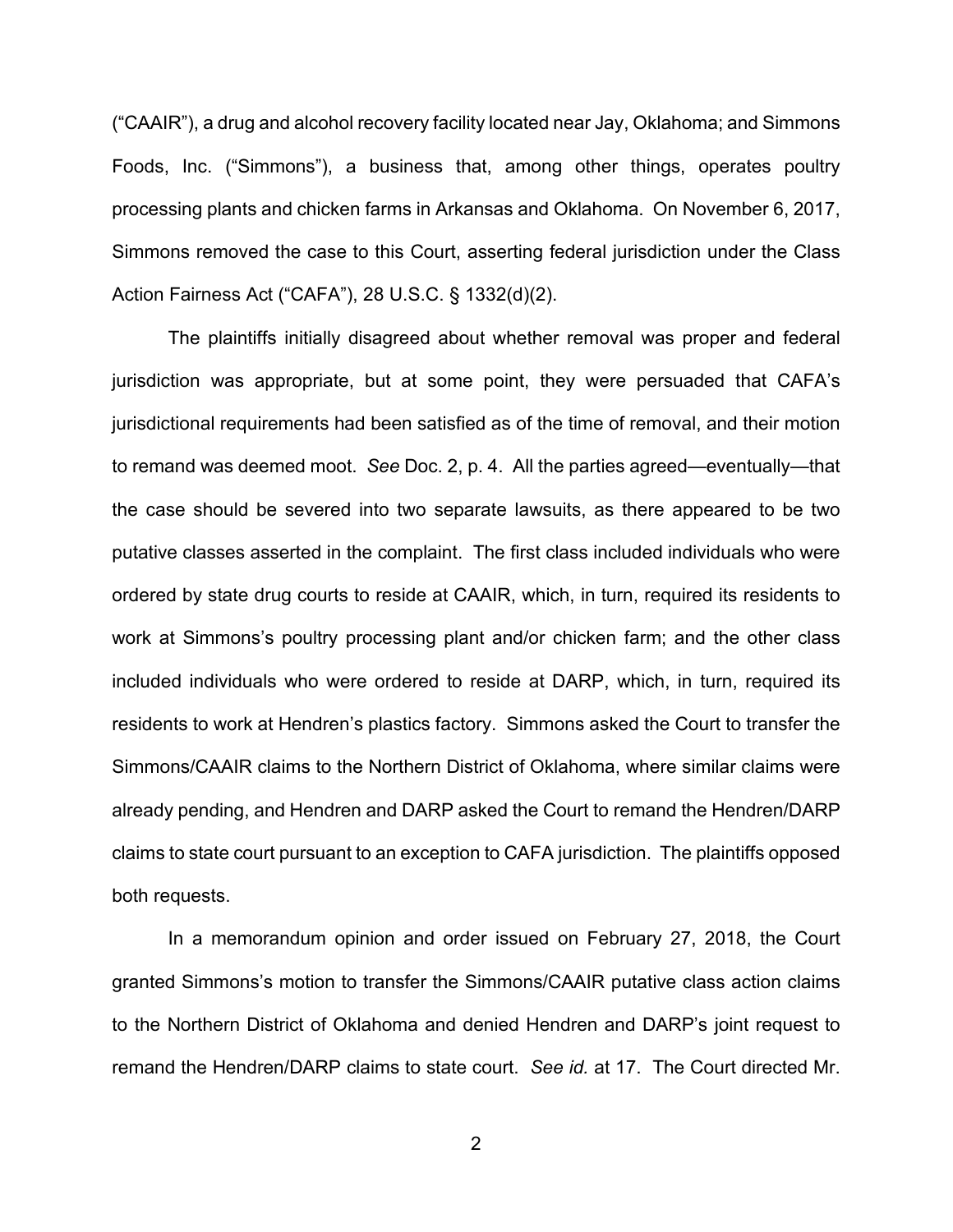Fochtman to submit an amended complaint containing only claims against Hendren and DARP, and he did so on March 9, 2018, under the instant case number, 5:18-CV-5047. (Doc. 1).

The Plaintiffs identified in the Complaint are individuals who, at one time, faced criminal charges related to substance abuse. Arkansas drug courts offered them the opportunity to participate in DARP's residential drug and alcohol recovery program in lieu of punishment in the criminal justice system. They knew that if they chose to enter DARP but did not complete DARP's program requirements, they would be returned to drug court to face the prospect of prison time.

The Complaint alleges that the Defendants qualify as joint employers under the AMWA and that they violated the law by failing to pay DARP's residents minimum-wage and overtime compensation for the hours they worked at Hendren's plastics factory. DARP provided each resident with bed space at one of its two sixty-bed facilities in Decatur, as well as meals, clothing and basic hygiene supplies (if needed), and transportation to and from a job at Hendren's for-profit plastics factory. DARP and Hendren entered into a Contract Labor Agreement (Doc. 90-21) that provided that DARP would transport its residents to Hendren to work daily shifts at the factory at a flat rate per hour. The two companies also negotiated a rate for overtime compensation for these workers. According to their agreement, the two companies entered into this business relationship to further their twin goals of providing "a reliable work force" for Hendren that would show up to work on time, every day, and of demonstrating to DARP's residents the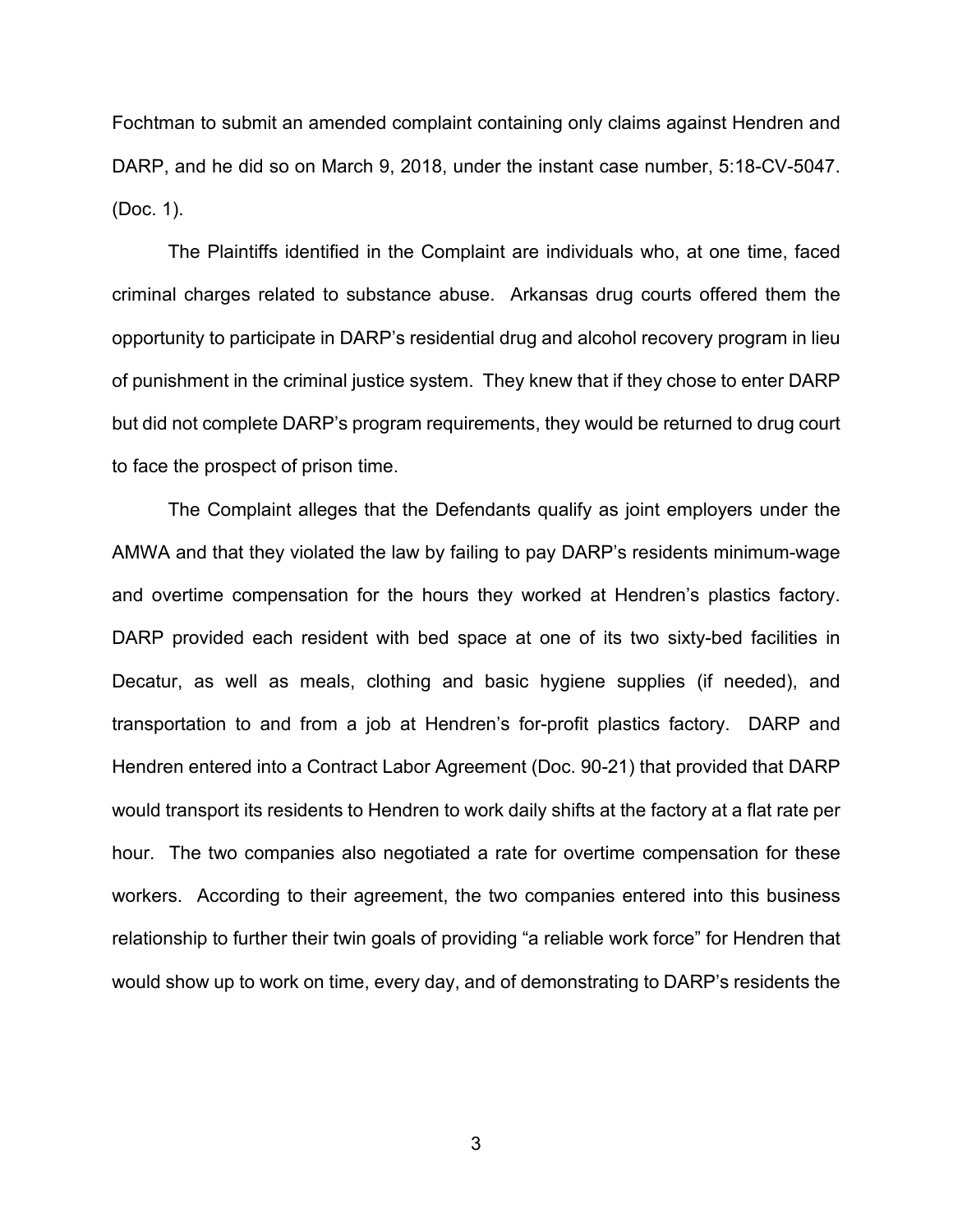value of sobriety through the ethic of hard work. *Id.*[1](#page-3-0) Hendren did not pay the workers directly. Instead, Hendren would keep track of their hours using the same timeclock system that the regular employees used, and then Hendren would forward the total number of hours worked to DARP. DARP would multiply those hours by the hourly rates DARP and Hendren had agreed to ahead of time, and then DARP would provide Hendren with an invoice. With the invoice in hand, Hendren would cut a lump-sum check to DARP for the residents' labor.<sup>[2](#page-3-1)</sup>

All residents signed a document entitled "Admission Agreement" upon their entry to DARP that clearly informed them they would not be paid wages for their work at the factory, "as the money earned goes toward operation of the D.A.R.P. Foundation," (Doc. 90-6), but that they might receive a gratuity/stipend from DARP if DARP determined they had successfully completed the program.

After the Complaint was filed, Hendren and DARP each filed motions to dismiss pursuant to Federal Rule of Civil Procedure 12(b)(6). The Court denied both motions in an order entered on June 27, 2018. (Doc. 35). Several months later, the Court considered Plaintiffs' motion for class certification, filed on September 17, 2018. The motion was vigorously opposed by both Defendants. In a memorandum opinion and order issued on January 31, 2019 (Doc. 53), the Court certified a class composed of:

<span id="page-3-0"></span><sup>&</sup>lt;sup>1</sup> DARP's former Director of Operations testified that he would "pitch" DARP's contract labor model to prospective employers like Hendren by explaining they would enjoy cost savings associated with not having to pay employment taxes and worker's compensation insurance for DARP's workers. (Doc. 90-10, p.16, Dep. of Glen Whitman).

<span id="page-3-1"></span> $2$  Hendren characterizes these lump-sum payments—which did not include withholdings for payroll taxes and unemployment and worker's compensation insurance—as "wages," but Plaintiffs characterize them as payments "for providing a workforce." *See* Doc. 98, pp. 7–8.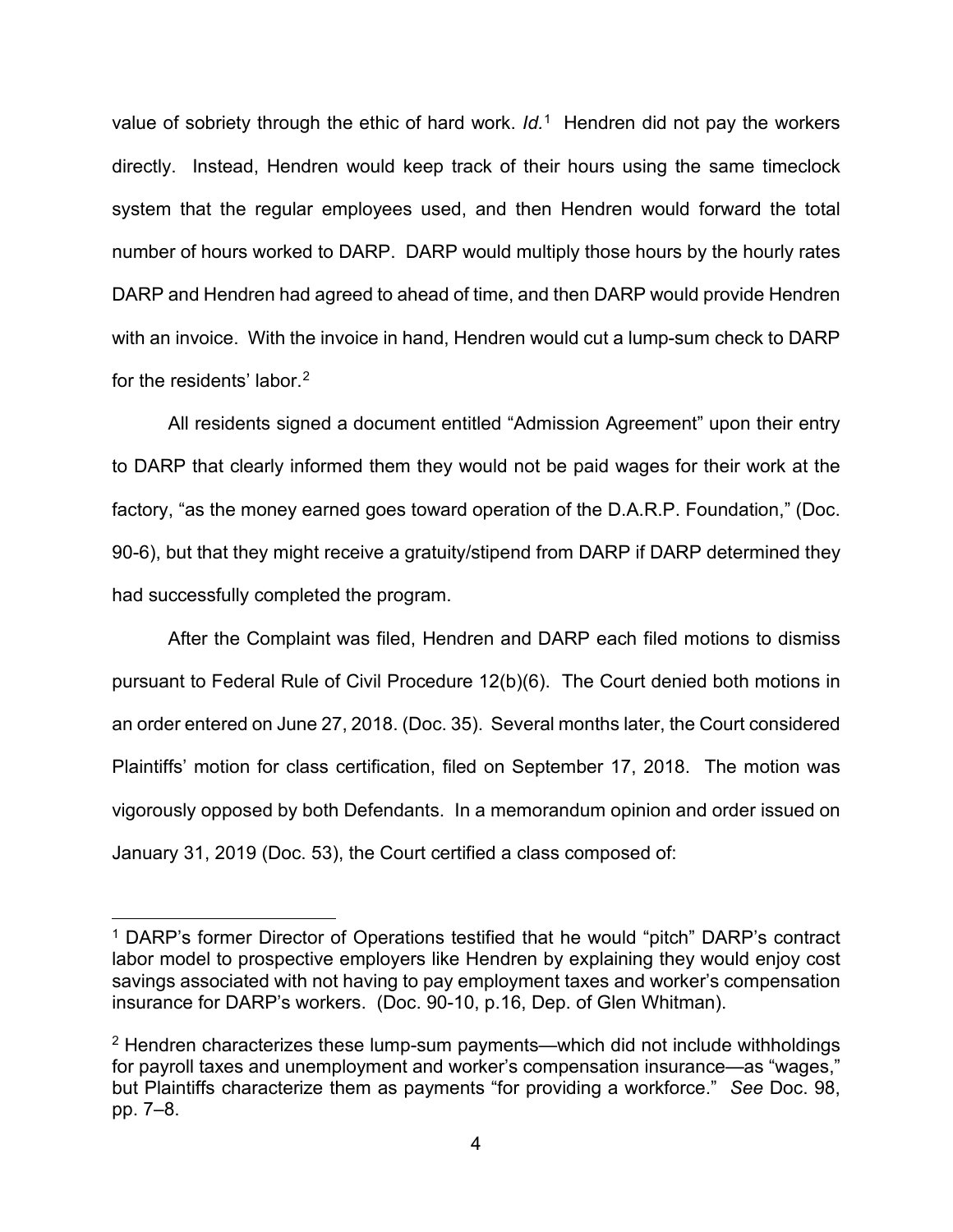All individuals who were DARP participants at any time from October 23, 2014, until the present, and who worked for Hendren Plastics, Inc. in the State of Arkansas during their time at DARP.

Following the Court's order on class certification, Hendren and DARP filed petitions at the Eighth Circuit on February 13 and 14, respectively, seeking to appeal the Court's class certification decision. However, by March 14, both petitions had been denied. *See* Doc. 64-1. Discovery in the case continued, and on June 21, 2019, Plaintiffs, DARP, and Hendren each filed separate motions for summary judgment. Plaintiffs' Motion (Doc. 87) asks the Court to find that DARP is an employer, that Hendren is a joint employer along with DARP, and that the Plaintiffs and class members were, during the relevant class period, employees as defined by the AMWA. Plaintiffs also argue there is no genuine dispute of fact that Defendants failed to pay appropriate minimum-wage and overtime compensation and that the precise amount owed is not in dispute.

DARP and Hendren take the opposite position in their Motions for Summary Judgment (Docs. 89, 93). They argue the Court should find as a matter of law that DARP and Hendren are not employers under the AMWA and that the class members were not employees. Hendren also offers a couple of affirmative defenses, namely, that even if an employment relationship existed here, the class members validly assigned their wages to DARP or, in the alternative, DARP validly withheld their wages pursuant to court orders issued by Arkansas drug courts.

# **II. LEGAL STANDARD**

#### **A. Summary Judgment**

A party moving for summary judgment must establish both the absence of a genuine dispute of material fact and its entitlement to judgment as a matter of law. *See*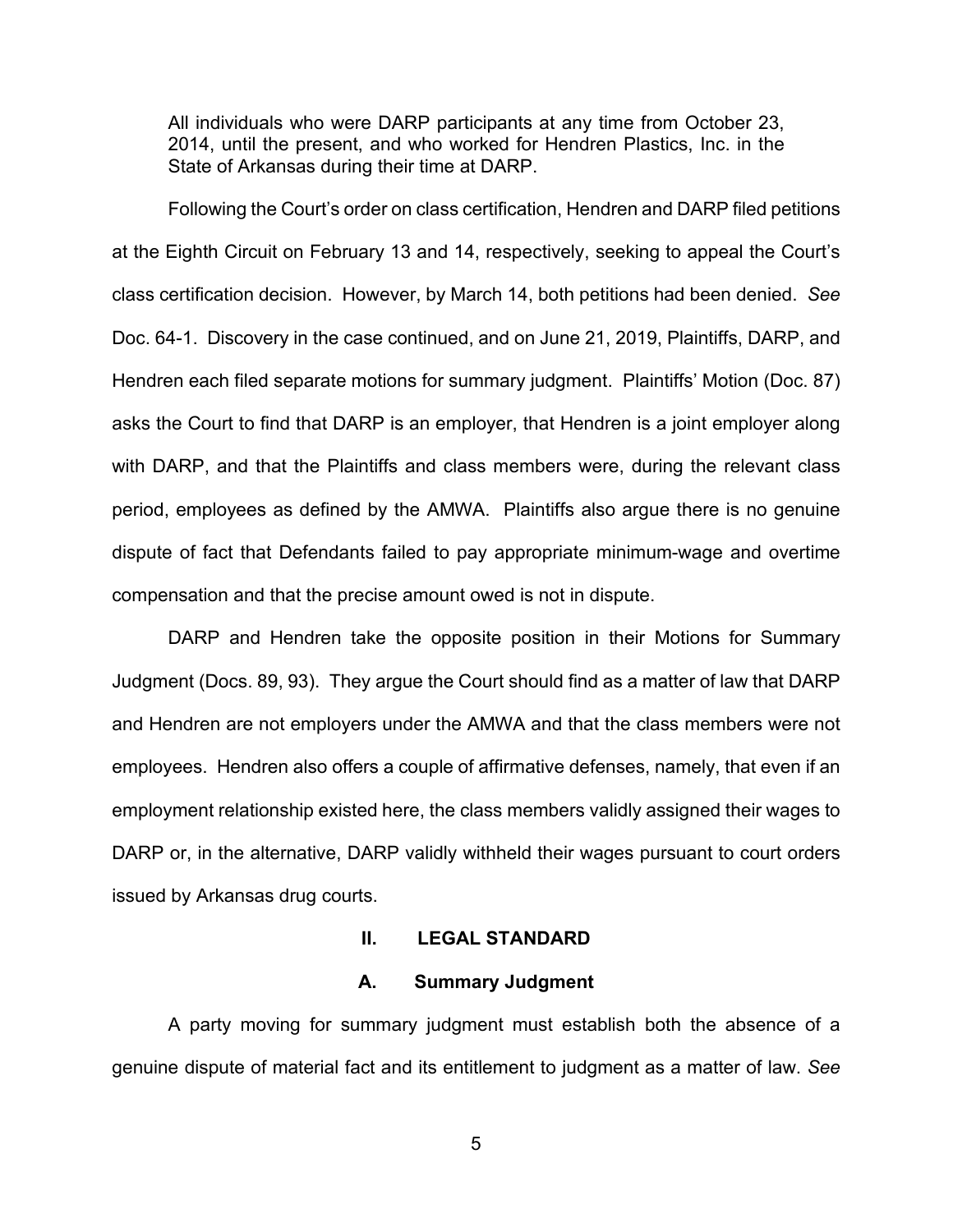Fed. R. Civ. P. 56; *Matsushita Elec. Indus. Co. v. Zenith Radio Corp.*, 475 U.S. 574, 586– 87 (1986); *Nat'l Bank of Commerce of El Dorado, Ark. v. Dow Chem. Co.*, 165 F.3d 602, 607 (8th Cir. 1999). The same standard applies where, as here, the parties have filed cross-motions for summary judgment. When no material facts are in dispute, "summary judgment is a useful tool whereby needless trials may be avoided, and it should not be withheld in an appropriate case." *United States v. Porter*, 581 F.2d 698, 703 (8th Cir. 1978). Each motion should be reviewed in its own right, however, with each side "entitled to the benefit of all inferences favorable to them which might reasonably be drawn from the record." *Wermager v. Cormorant Twp. Bd.*, 716 F.2d 1211, 1214 (8th Cir. 1983); *see Canada v. Union Elec. Co.*, 135 F.3d 1211, 1212–13 (8th Cir. 1998). In order for there to be a genuine issue of material fact, the non-moving party must produce evidence "such that a reasonable jury could return a verdict for the nonmoving party." *Allison v. Flexway Trucking, Inc.*, 28 F.3d 64, 66 (8th Cir. 1994) (quoting *Anderson v. Liberty Lobby, Inc.*, 477 U.S. 242, 248 (1986)).

#### **B. Classifying a Worker as an Employee**

Both the Fair Labor Standards Act ("FLSA") and the AMWA define an "employee" as "any individual employed by an employer" and an "employer" as anyone "acting directly or indirectly in the interest of an employer in relation to an employee." *Compare* Ark. Code Ann. § 11-4-203, *with* 29 U.S.C. § 203. In addition, Arkansas Administrative Code Title 010.14.1-112 provides that the Arkansas Department of Labor may rely upon federal precedent established by the FLSA in interpreting the AMWA. Courts regularly use FLSA precedent to interpret the AMWA. *See Karlson v. Action Process Serv. & Private*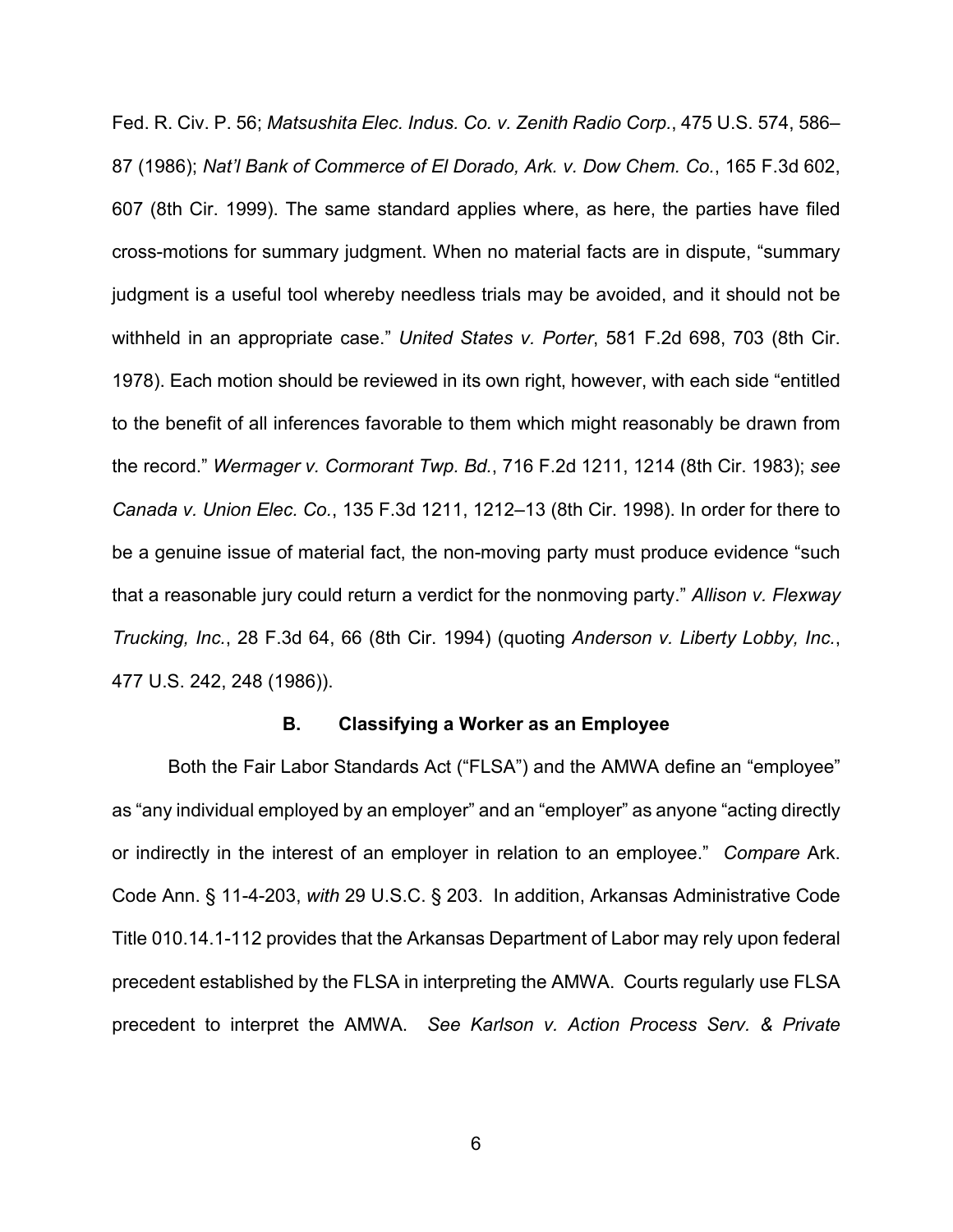*Investigation, LLC*, 860 F.3d 1089, 1092 n.3 (8th Cir. 2017); *Harris v. Express Courier Int'l*, 2017 WL 5606751, at \*4 (W.D. Ark. Nov. 21, 2017).

The Supreme Court has instructed lower courts to broadly interpret the meaning of "employee" under the FLSA. *See Nationwide Mut. Ins. Co. v. Darden*, 503 U.S. 318, 326 (1992); *see also* Ark. Code Ann. § 11-4-204 (stating that the AMWA should be "liberally construed in favor of its purpose"). Furthermore, the test for employment under the FLSA hinges on the economic reality of the worker's situation. *Ash v. Anderson Merchandisers, LLC*, 799 F.3d 957, 961 (8th Cir. 2015) (citing *Tony and Susan Alamo Found. v. Sec'y of Labor*, 471 U.S. 290, 301 (1985)). Under the economic-reality test, courts look at the total circumstances of the economic relationship between the parties, including such factors as the "alleged employers' right to control the nature and quality of their work, the employers' right to hire, or fire, or the source of compensation for their work." *Id.* at 961.

#### **C. Classifying a Business as an Employer or Joint Employer**

The term "employer" includes any individual, partnership, association, corporation, or person "acting directly or indirectly in the interest of an employer in relation to an employee," provided that the employer has at least four employees. Ark. Code Ann. § 11-4-203(4)(A)–(B). When determining whether an entity is liable as an employer, courts consider the following three factors: (1) control in hiring and firing employees, (2) control in the manner in which work is performed, and (3) the fixing of employee wages. *Dole v. Cont'l Cuisine, Inc.*, 751 F. Supp. 799, 802–03 (E.D. Ark. 1990) (citing *Wirtz v. Pure Ice Co.*, 322 F.2d 259 (8th Cir. 1963)).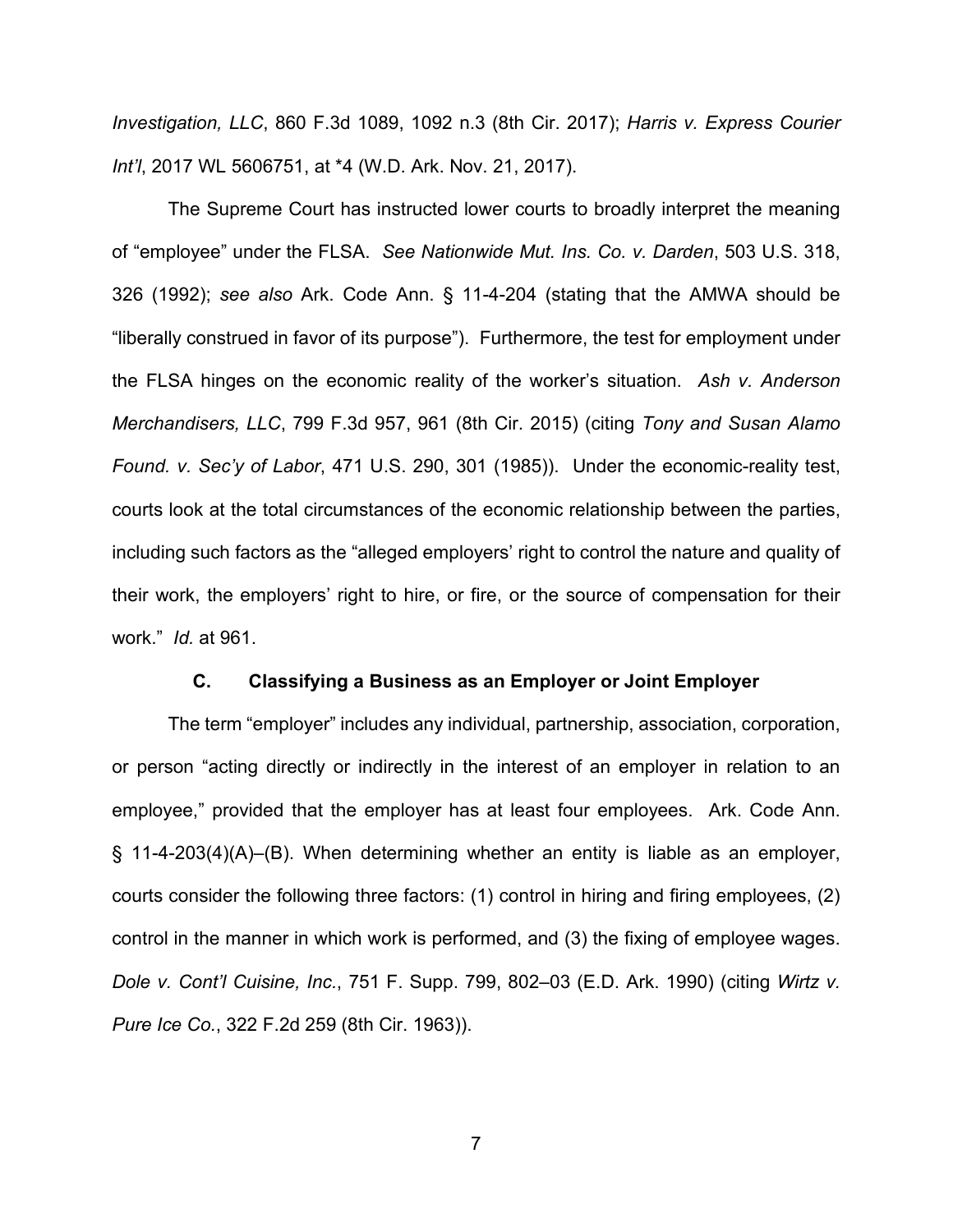In joint-employer cases, the relevant inquiry is whether the two employers "are acting entirely independently of each other and are completely disassociated with respect to the employment of a particular employee . . . ." 010 Ark. Code R. § 14.1-110(A) (mirroring FLSA regulations at 29 C.F.R. § 791.2(a)). The AMWA regulations further provide that if an employee performs work that simultaneously benefits two or more employers, a joint-employment relationship exists, such as:

1. Where there is an arrangement between the employers to share the employee's services, as, for example, to interchange employees; or

2. Where one employer is acting directly or indirectly in the interest of the other employer (or employers) in relation to the employee; or

3. Where the employers are not completely disassociated with respect to the employment of a particular employee and may be deemed to share control of the employee, directly or indirectly, by reason of the fact that one employer controls, is controlled by, or is under common control with the other employer.

010 Ark. Code R. § 14.1-110(B) (mirroring FLSA regulations at 29 C.F.R. § 791.2(b)).

# **III. DISCUSSION**

# **A. Employee and Employer/Joint-Employer Status Under the AMWA**

The Court has previously had an opportunity to consider—although not on a dispositive basis—whether the former residents of DARP qualify as employees and whether DARP and Hendren qualify as employers under the AMWA. *See* Doc. 35, pp. 4–7, Memorandum Opinion and Order (denying dismissal of Plaintiffs' minimum-wage and overtime compensation claims under Rule 12(b)(6)); Doc. 53, Memorandum Opinion and Order at 9–10 (granting Plaintiffs' motion for class certification). Now that discovery is complete and these issues have been presented to the Court on summary judgment, the Court observes that the facts material to the analysis have not changed since the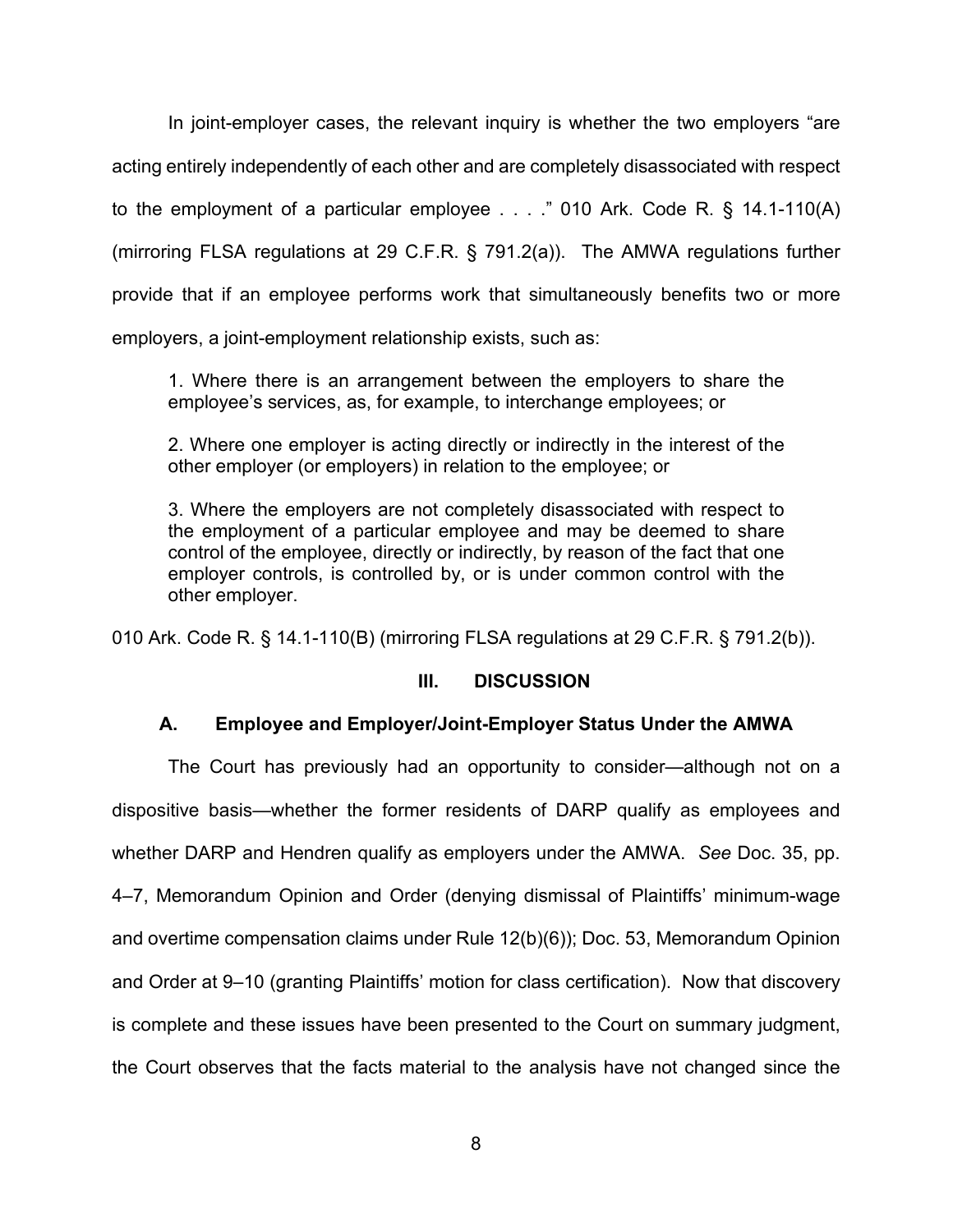issues were first presented at the Rule 12 dismissal stage. The applicable law is also the same.

Determining whether a worker qualifies as an employee under the AMWA depends on the economic reality of the worker's situation. Ordinarily, the issue of classification presents itself when an employee contends he was inappropriately labeled an independent contractor, but the economic reality of his work situation reveals that he was really an employee, entitled to minimum-wage and overtime compensation under the law. The issue in the instant case is different than the usual situation because the workers here were not directly paid any cash wages for their labors, and the Defendants contend they were not entitled to receive wages at all. Defendants believe that since the class members were informed at the time they entered the DARP program that they were not entitled to cash wages and would not receive them, and since they all signed the same paperwork acknowledging they were not employees, they voluntarily gave up any entitlement they might have otherwise had to employee status.

The Supreme Court has decided the question of whether the minimum-wage and overtime requirements of the FLSA apply to workers who do not consider themselves to be employees or have affirmatively disclaimed any right to receive cash wages. The case of *Tony and Susan Alamo Foundation v. Secretary of Labor* involved a nonprofit religious organization that "derive[d] its income largely from the operation of a number of commercial businesses, which include[d] service stations, retail clothing and grocery outlets, hog farms, roofing and electrical construction companies, a recordkeeping company, a motel, and companies engaged in the production and distribution of candy." 471 U.S. 290, 292 (1985). The Foundation's businesses were staffed by workers known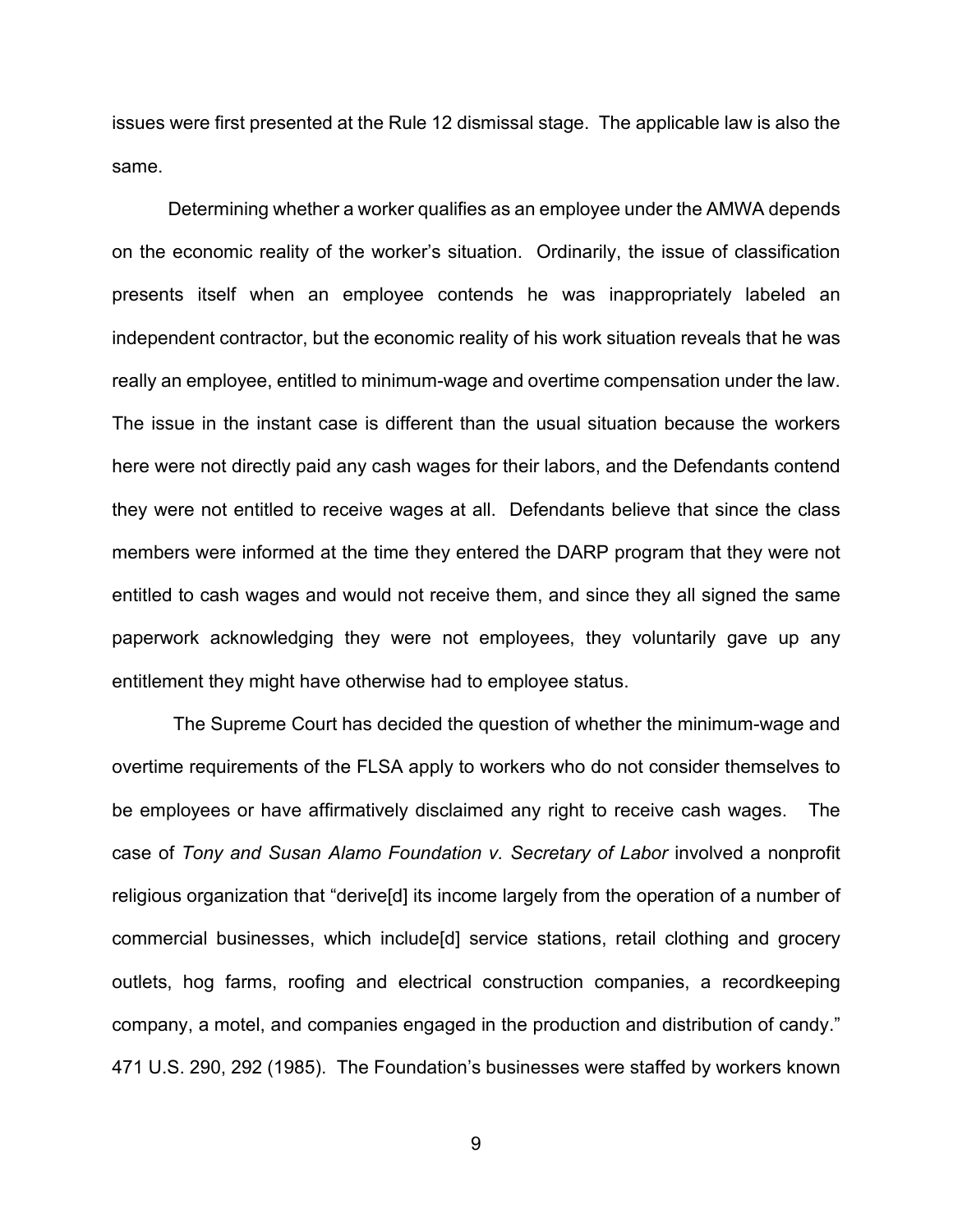as "associates." These associates were former "drug addicts, derelicts, or criminals" who claimed they had turned their lives around as a result of the Alamos' ministry. *Id.* Many associates testified that they considered themselves to be volunteers when they worked for the Foundation's businesses, rather than employees, because they "expected no compensation for their labors." *Id.* at 300. Indeed, one associate testified "that she did not work for material rewards" and that none of the other workers expected monetary compensation either. *Id.* This same associate also stated that she considered the work she did to be personally beneficial and "part of her ministry." *Id.* at 300–01.

The Court observed that "[a]n individual who, 'without promise or expectation of compensation, but solely for his personal purpose or pleasure, worked in activities carried on by other persons either for their pleasure or profit,' is outside the sweep of the Act." *Id.* at 295 (quoting *Walling v. Portland Terminal Co.,* 330 U.S. 148, 152 (1947)). From this, the Court identified a test for determining whether a self-avowed volunteer—like an Alamo Foundation associate—should nonetheless be considered an employee under the FLSA. If the worker expected to receive compensation in the form of in-kind benefits in exchange for their work, then the worker was an employee under the law, regardless of the worker's subjective expectation of cash wages. *Id.* at 301. The Court concluded that in-kind benefits were nothing more than "wages in another form," *id.*, and the testimony in the case revealed that the Alamo associates "did expect the Foundation to provide them with food, shelter, clothing, transportation and medical benefits" and were utterly dependent for periods of time on those benefits, *id.* at 293 (internal quotation and citation omitted).

But what of the fact that the associates expected no monetary compensation for their work and "vehemently protested coverage under the Act?" *Id.* at 302. The Court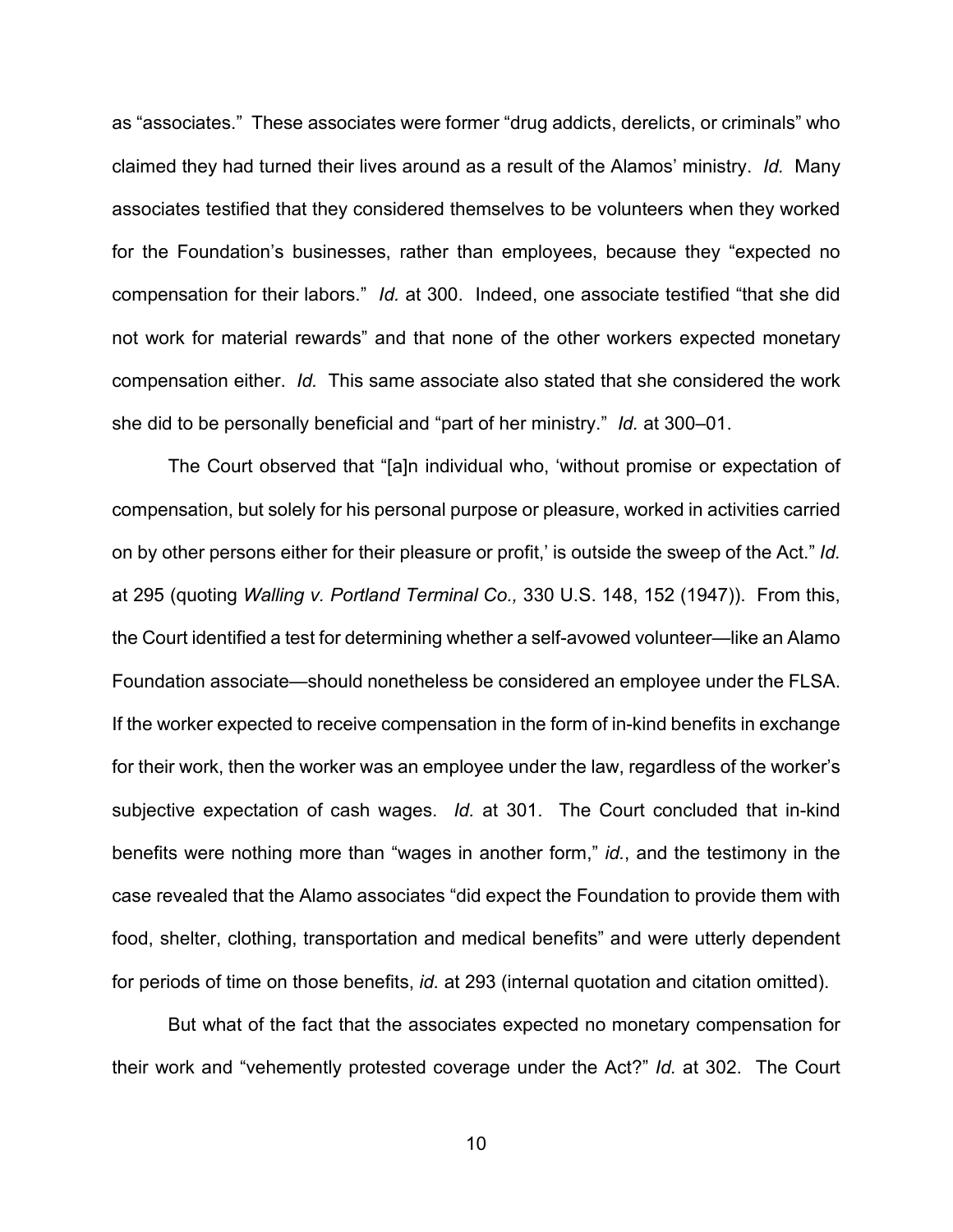explained that the associates' opinions on their classification status were immaterial to the classification inquiry, since "the purposes of the Act require that it be applied even to those who would decline its protections." *Id.* On this point, the Court noted:

If an exception to the Act were carved out for employees willing to testify that they performed work "voluntarily," employers might be able to use superior bargaining power to coerce employees to make such assertions, or to waive their protections under the Act.

*Id.*

Turning now to the facts of the instant case, the Court agrees with Hendren that "[t]he receipt of in-kind benefits by a worker is not dispositive of whether one who provides services to another is an employee." (Doc. 94, p. 10). The dispositive question is whether a worker expects to receive and actually receives in-kind benefits in exchange for work. If so, the worker is not a volunteer but is "paid" for his labor with, at least, food, housing, clothing, and transportation. In other words, if the economic reality of the worker's situation is that he is an employee, then he is entitled to all the rights and protections of an employee under the law, regardless of whether he rejects that classification and believes he is not entitled to cash wages.

Here, the class members were entirely dependent on DARP for all necessities of life for anywhere from six months to a year at a time. They labored in a privately-owned, for-profit plastics factory located near DARP, and they performed that work as well as other duties required of them by DARP in exchange for room, board, and other necessities. The Admission Agreement that all the DARP residents signed—and that the Defendants now urge the Court to enforce to the residents' detriment—confirms that the cash wages they would have otherwise earned for their labor at Hendren were intended to pay for the in-kind services that DARP provided them. The relevant portion of the Admission Agreement states: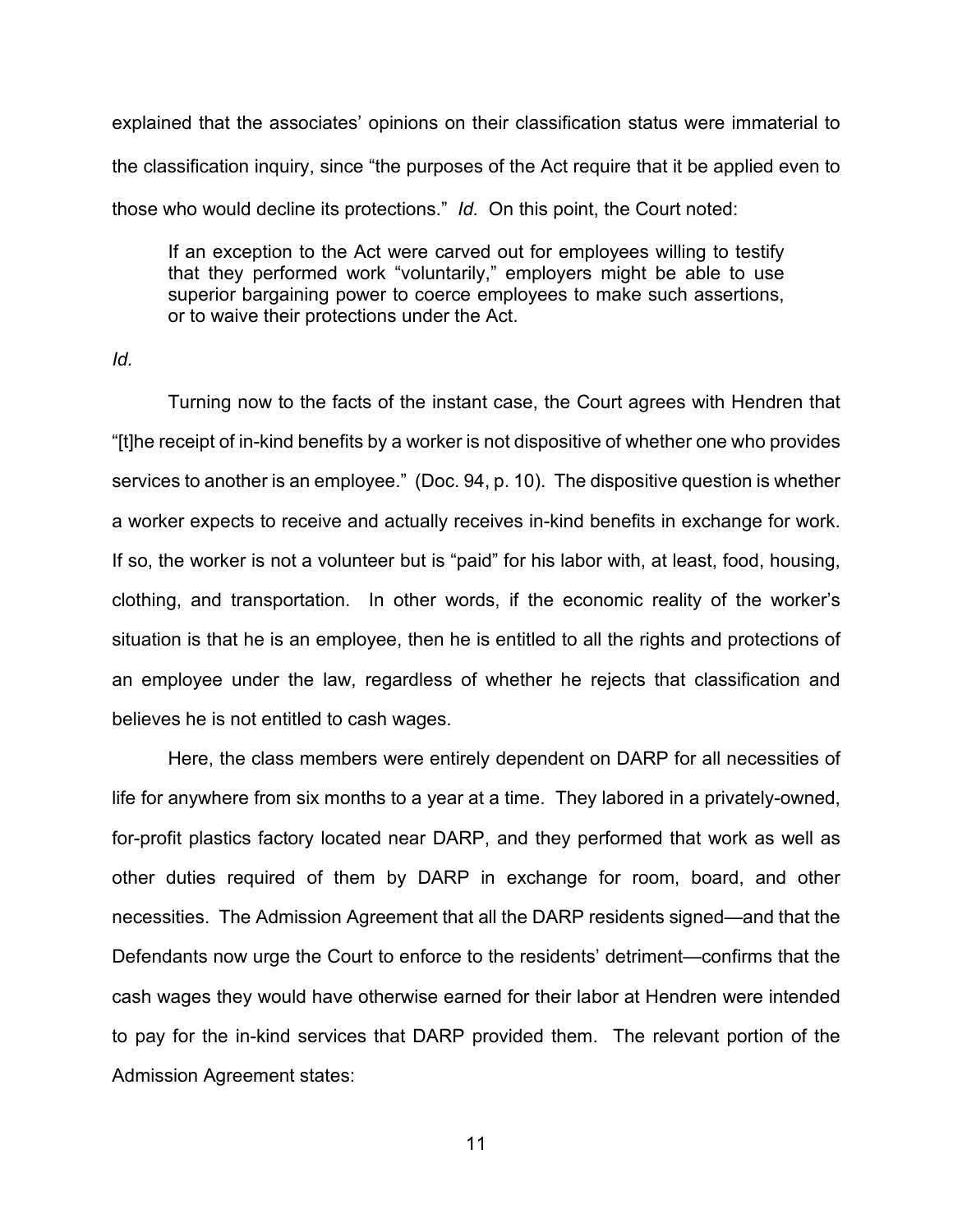I understand that I will be furnished room and board, clothing, and other necessities. I understand that participants of the D.A.R.P. Foundation receive no pay while in the program and that the money earned goes toward operation of the D.A.R.P. Foundation. This includes all overtime accrued while working and participating at D.A.R.P., for which there will be no compensation.

(Doc. 90-6). *See also* Doc. 90-29, DARP's "Fees and Costs Memo" ("Policy: It is the D.A.R.P. Foundation's policy to never charge participant's [sic] any fees or costs; however, participants are expected to work at full-time jobs knowing they will not receive any immediate financial compensation for their work. *Participants understand that the money is going to the D.A.R.P. Foundation to pay the operating expense of day-to-day operations* . . . ." (emphasis added)).

Accordingly, the Court finds that the class members were paid for their labor not with cash, but with "wages in another form," as the *Alamo* Court put it. 471 U.S. at 301. Those in-kind benefits they received included a bed to sleep in, the option to participate in AA or NA meetings, transportation to and from the job that DARP arranged for them, "healthy meals at no cost," and "basic necessities of hygiene supplies to include toothpaste, shampoo, toothbrushes, razors, etc. at no cost." *Id.* Under *Alamo*, the class members in this case were employees. They were therefore entitled to receive minimumwage and overtime compensation due to the economic reality of their situation and the level of control DARP and Hendren had over their work. DARP had the right to control the nature and quality of the work they performed at the for-profit companies DARP contracted with to provide steady labor. DARP assigned residents "to job sites . . . based on need and availability," (Doc. 100, p. 7); transported the class members to and from their shifts each day, which assured the workers' prompt and daily attendance, *id.* at 19; and possessed the power to dismiss the workers from the program if they were unable to work, *id.* at 3. Pursuant to the Contract Labor Agreement DARP entered into with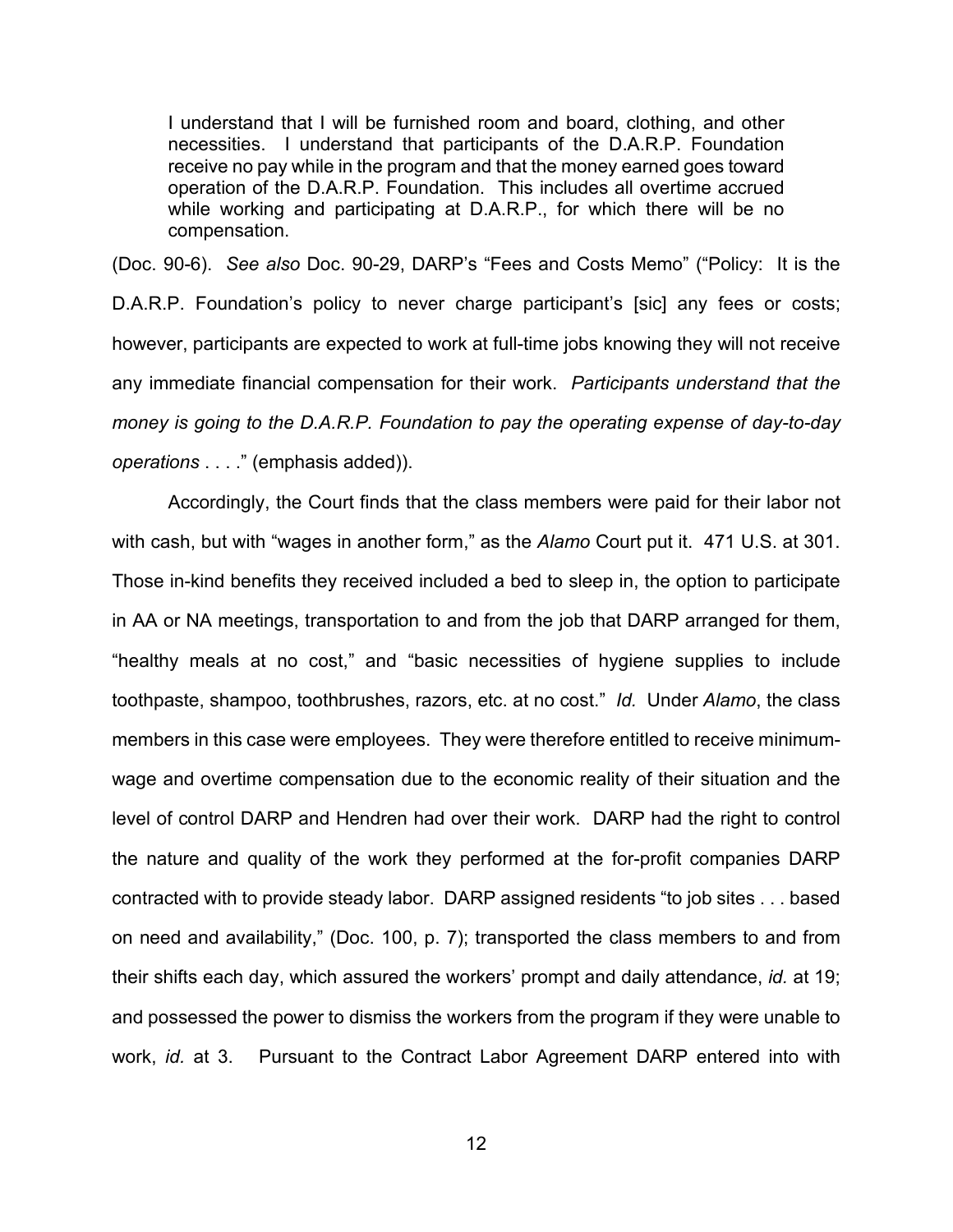Hendren, the two companies fixed the hourly rates of pay for both the regular and overtime work that the class members performed. *Id.* at 18. [3](#page-12-0)

In view of the undisputed facts set forth above regarding DARP's control over the class members' labor, DARP is clearly an employer under the AMWA. As for Hendren, it meets the textbook definition of a joint employer. Both DARP and Hendren worked together to assure that DARP's residents were supplied to Hendren based on Hendren's employment needs, and the two companies mutually agreed upon the residents' hourly and overtime rates of pay. $4$  The companies agreed to share the workers' services to their mutual benefit. They also shared control over the workers' daily duties, since DARP assigned them to work certain shifts at Hendren, and Hendren provided all tools, supplies, and training to the workers. Finally, the companies shared the ability to hire and fire

<span id="page-12-0"></span><sup>3</sup> DARP and Hendren disagree that *Alamo* is dispositive of the classification issue and attempt to distinguish the case in a variety of ways, none of which is persuasive. They also urge the Court to consider two other cases from outside the Eighth Circuit, both of which held that the workers in those cases were not entitled to cash wages. One of the cases is an unpublished opinion from the Southern District of New York, *Vaughn v. Phoenix House New York, Inc.*, 2019 WL 568012 (S.D.N.Y. Feb. 12, 2019); and the other is a Ninth Circuit opinion, *Williams v. Strickland*, 87 F.3d 1064, 1067 (9th Cir. 1996). The district court's opinion in *Vaughn* is inapplicable because the case relies on facts that are materially different from those present here. And the Court has already explained in an earlier opinion why *Williams* is distinguishable from the facts in the case at bar. *See* Doc. 35, pp. 6–7.

<span id="page-12-1"></span><sup>4</sup> DARP's Director of Operations, Glen Whitman, testified that he would negotiate different rates of pay for DARP workers depending on which local business with which he was dealing. Mr. Whitman explained that he would first ask the business what rate it was paying its regular workers, and then he would offer a rate of pay for DARP's workers that was "at or below" the business's regular rate. (Doc. 90-10, pp. 16–17). He would also make the business aware that it would receive a cost savings by using DARP's labor force by avoiding paying payroll taxes and worker's compensation insurance for all DARP workers (since DARP believed the workers were not employees under the law). *Id.* at 17. Accordingly, DARP negotiated different rates for labor with different local businesses, depending on the rate necessary to undercut the amount the business paid its regular employees. *Id.* at 16 (comparing the hourly rate DARP negotiated with Hendren to the rate it negotiated with a different local business, American Air Filters).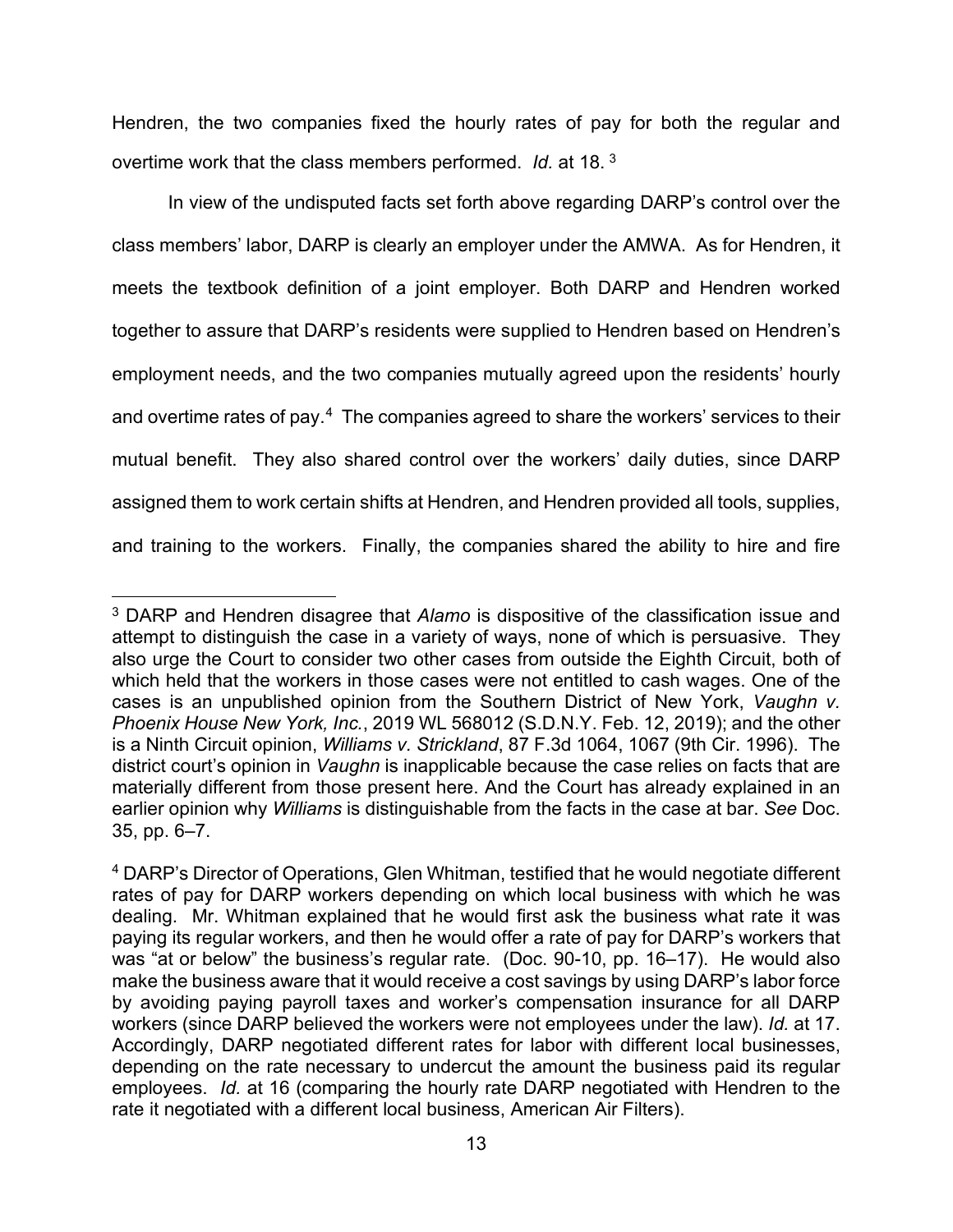DARP's residents. *See* Doc. 90-21, "Contract Labor Agreement" ("If an individual does not have the work ethic or the proper attitude to be an asset to your business[,] [DARP] would be glad to replace them, providing we have someone available. (We receive individuals on a weekly basis)."); Doc. 100, p. 20 (admitting that "Hendren had the ability to inform DARP that it did not want a DARP resident to work at Hendren").

Hendren claims in its brief in support of summary judgment that "[u]nlike the *Alamo* case, Hendren Plastics was not involved in a scheme to obtain low-cost labor for an indefinite period in an effort to obtain a competitive advantage—a key consideration in the passage of the FLSA." (Doc. 94, p. 18). The evidence proves otherwise. Hendren's contractual dealings with DARP generated a captive workforce that Hendren paid *less* than its entry-level employees and *significantly less* than workers Hendren periodically sought from temporary employment agencies.<sup>[5](#page-13-0)</sup> Hendren also benefited by avoiding the expense and administrative costs involved in paying DARP's workers' Social Security taxes, Medicare taxes, federal and state unemployment insurance, and worker's

<span id="page-13-0"></span><sup>&</sup>lt;sup>5</sup> DARP and Hendren admit that Hendren paid DARP \$9.00 per hour (which increased to \$9.20 at some point during the relevant class period) for DARP's residents' regular, hourly work. (Doc. 100, p. 26; Doc. 102, p. 1). Hendren's Office Manager, Lori Martinez, stated in her affidavit that Hendren paid DARP \$13.50 an hour (which increased to \$13.80 per hour at some point during the relevant class period) for DARP's residents' overtime work. (Doc. 95-4, pp. 1–2). Though the above pay rates exceed what a minimum-wage employee would be paid, Ms. Martinez admitted that non-DARP employees working at Hendren at the very same jobs were paid \$10.00 per hour for regular, hourly work. *Id.* at 3. This means Hendren paid DARP workers anywhere from \$0.80 to \$1.00 per hour *less* than non-DARP employees for the same work. In addition, Hendren admits that it relied on temporary hiring agencies to provide members of its workforce and would pay one particular agency a rate of \$13.70 per hour for each temporary employee's labor. (Doc. 100, pp. 26–27; Doc. 102, p. 1).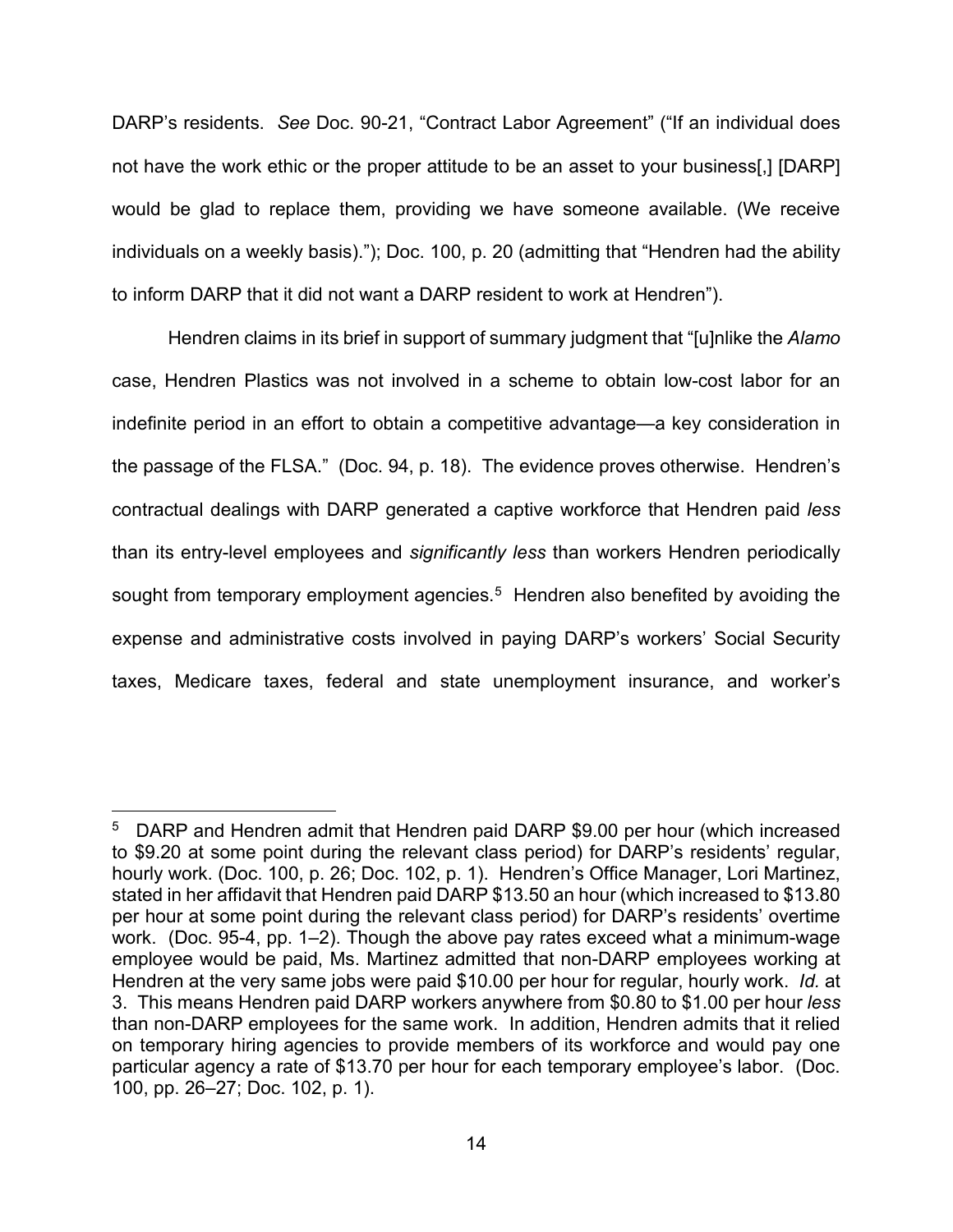compensation insurance.<sup>[6](#page-14-0)</sup> In other words, Hendren saved money by hiring DARP residents, who, in turn, displaced private-sector workers Hendren would have ordinarily paid a higher rate of pay (along with mandatory state and federal taxes and insurance withholdings).<sup>[7](#page-14-1)</sup>

As for DARP, its residents directly competed with private citizens in the Arkansas labor market for employment at Hendren, and DARP directly competed with temporary employment agencies supplying such a workforce. The undisputed facts show that DARP provided local businesses like Hendren with a workforce paid at a much cheaper rate than the employment agencies provided. This was because DARP negotiated rates of pay for their residents' labor that profited DARP *and* the local businesses, and by entering into such contracts with DARP, the businesses could avoid paying employment taxes and making state and federal employment insurance withholdings.

DARP suggests that turning a blind eye to its violations of the AMWA would actually benefit Arkansas and satisfy "sound public policy." (Doc. 91, p. 24). In making

<span id="page-14-0"></span> $6$  While Hendren admits it "did not withhold and remit payroll taxes," it shifts the blame to DARP for this omission, arguing that DARP *could have paid* those taxes with the funds Hendren supplied it for class members' labor, if DARP had chosen to do so. (Doc. 100, p. 25).

<span id="page-14-1"></span><sup>&</sup>lt;sup>7</sup> Although Hendren takes the position now that it had "more challenges with DARP participants than it did with its employees," (Doc. 100, p. 20), it admits that it only requested the termination of *three* DARP residents over a three-year period. (Doc. 100, pp. 23–24). Despite this fact, Hendren claims it considered DARP workers "less desirable" than both its regular and temporary employees, (Doc. 95, p. 10), and believes DARP workers "[did] not have a very good work ethic." (Doc. 100, p. 14). Other negative descriptors of the DARP workforce are supplied by Ms. Martinez, Hendren's Office Manager, in her affidavit. *See* Doc. 95-4, p. 4. Hendren even argues, based on Ms. Martinez's word alone, that "[a]fter Hendren Plastics stopped providing work opportunities for DARP participants, the company's productivity and profitability increased significantly." *Id.* Not only is such a claim self-serving and unsupported by any actual data, but its veracity would require the Court to believe that Hendren employed a workforce that decreased its overall productivity for at least a three-year period.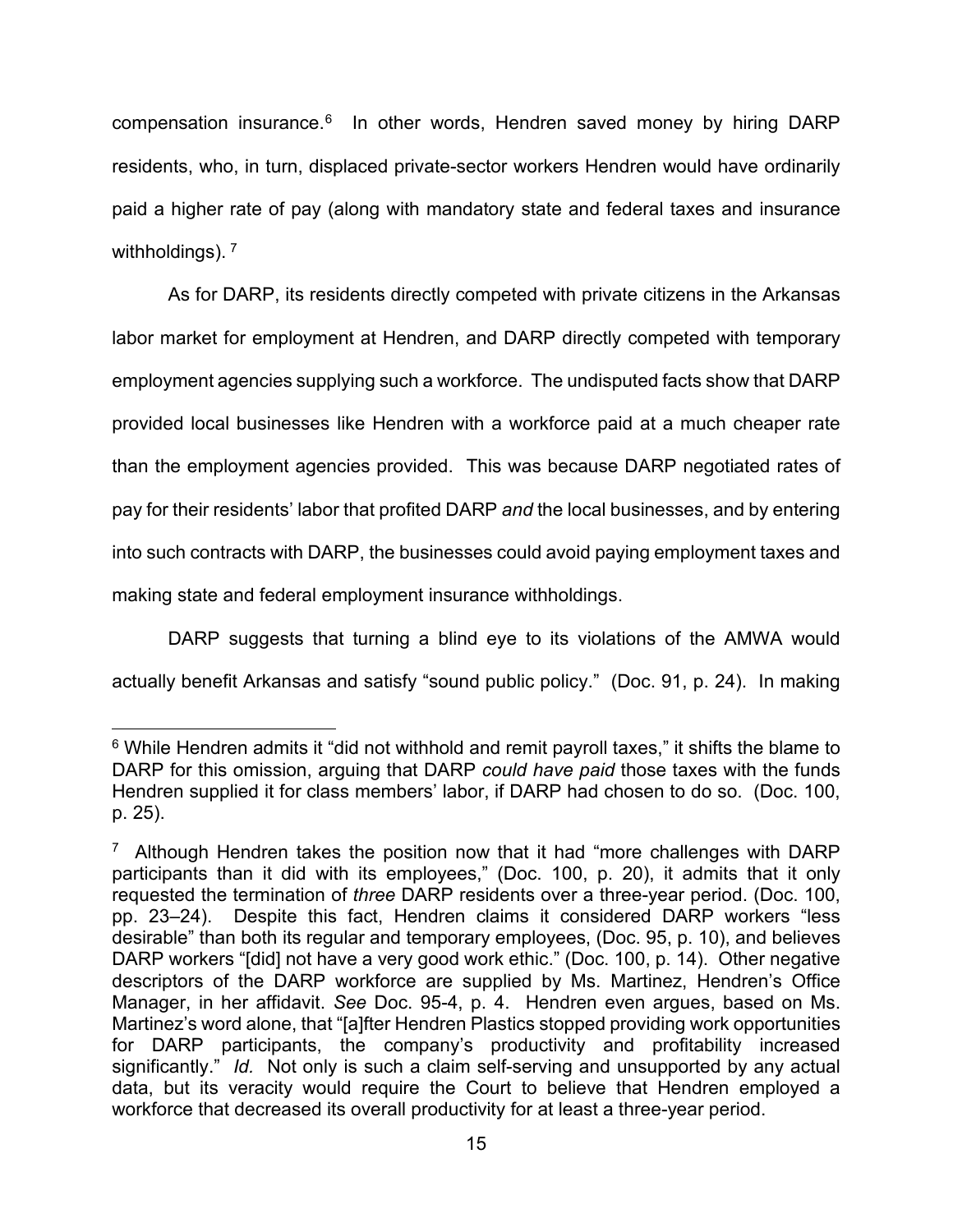this argument, DARP claims that its particular way of doing business, is the only way that privately-run residential substance abuse programs can stay afloat. DARP believes the state's interest in diverting substance abuse addicts from the prison system through the drug courts will be utterly thwarted if the Court cries foul on DARP's violations of the wage and hour laws. The Court does not share DARP's views. DARP's claim that its business model is the only viable one for residential substance abuse programs is unsupported by any evidence, financial or otherwise.<sup>[8](#page-15-0)</sup> More importantly, DARP's position ignores the strong public policy reasons behind the implementation of the AMWA, which are:

to establish minimum wages for workers in order to safeguard their health, efficiency, and general well-being and to protect them as well as their employers from the effects of serious and unfair competition resulting from wage levels detrimental to their health, efficiency, and well-being.

Ark. Code Ann. § 11-4-202.

As the Supreme Court emphasized in *Alamo*, when an employer exerts superior

bargaining power over its workers, the likelihood grows that the employer may "coerce

<span id="page-15-0"></span><sup>&</sup>lt;sup>8</sup> In fact, the record contains two letters that confirm that programs similar to DARP's operate in Arkansas *and* pay their residents a minimum wage. Both letters are addressed to DARP's Glen Whitman by members of Arkansas Department of Community Correction ("ACC"), a state agency that "is responsible for adult parole and probation supervision and the operation of six facilities that are licensed residential treatment centers." https://www.dcc.arkansas.gov/about-us (last visited September 23, 2019). The ACC is also the same body that supervises the Arkansas drug court program. *See* https://www.dcc.arkansas.gov/programs-and-services (last visited September 23, 2019). The first letter is from Sheila Sharp, Director of the ACC, and is dated October 2, 2014. Ms. Sharp informs Mr. Whitman in her letter that DARP will not "be given an exception to the policies that every other facility must adhere" and must pay "at least a minimum wage" to parolees of the Arkansas Department of Correction if they are to live in DARP's facility. (Doc. 90-32). The second letter, dated October 7, 2014, from Richard L. Guy, Transitional Housing Coordinator for the Arkansas Department of Correction, informs Mr. Whitman: "Your practice[s] of providing housing, clothing, obtaining documentation for employment, finding jobs, providing transportation, etc. are identical to [w]hat other facilities do while in compliance with current standards," namely, providing at least a minimum wage for residents' labor. (Doc. 90-32).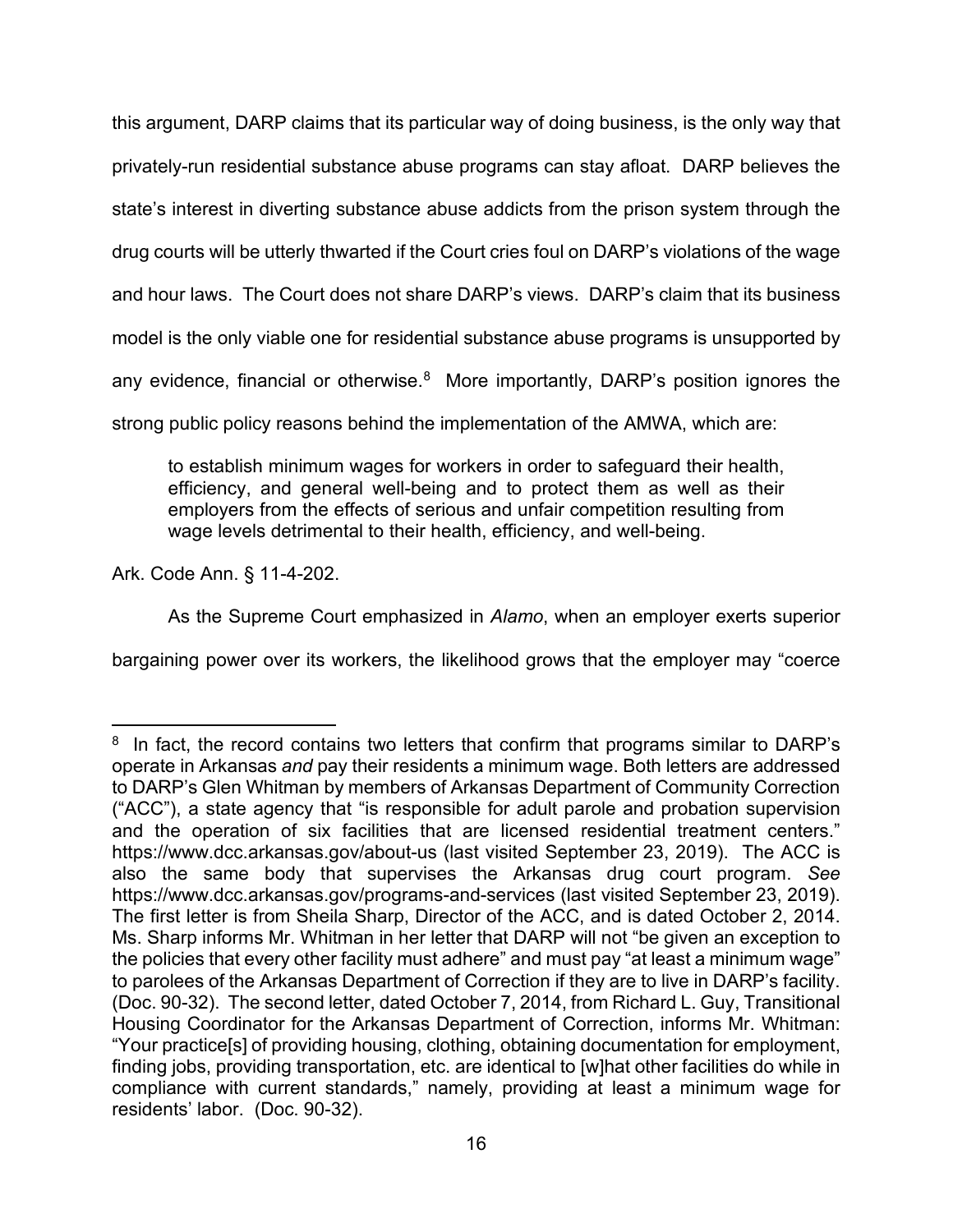employees" to say they performed the work voluntarily or cause them "to waive their protections under the Act." 471 U.S. at 302. That exact situation appears to have occurred in the instant case. Here, the facts establish that DARP's residents had no real choice but to sign admission forms as a condition of entry into the program. By signing those forms, they affirmed they would only receive in-kind benefits and not cash wages in exchange for their work. They were also required as a condition of entry into the program to sign forms that disclaimed they were employees under the law. On top of all that, DARP held all the power in the employment relationship—even more so than in the average employment situation—because these particular workers faced a return to drug court and possible imprisonment if they failed to comply with DARP's work requirements. Finally, the undisputed facts reveal that DARP's power was jointly held with Hendren, as Hendren also held the keys to the prison cell, so to speak, through its ability to notify DARP whenever a worker performed unsatisfactorily and would not be permitted to return to work.

The above analysis brings the Court to the common-sense conclusion that businesses that profit from the labor of non-incarcerated drug addicts must still comply with the AMWA's strict requirements. Though the Defendants would rather the Court pretend that the class members were actually prisoners when they lived at DARP, they were not. They were merely "charged with felony drug crimes," as Hendren concedes in its brief, not convicted of those crimes. (Doc. [9](#page-16-0)4, p. 1).<sup>9</sup> Therefore, they were entitled to the basic rights under state law that all Arkansans are entitled to. Obviously, being subject

<span id="page-16-0"></span><sup>&</sup>lt;sup>9</sup> Elsewhere, Hendren describes the class members as "a group of criminally-charged drug offenders who entered the drug court program hoping to avoid incarceration." (Doc. 94, p. 23).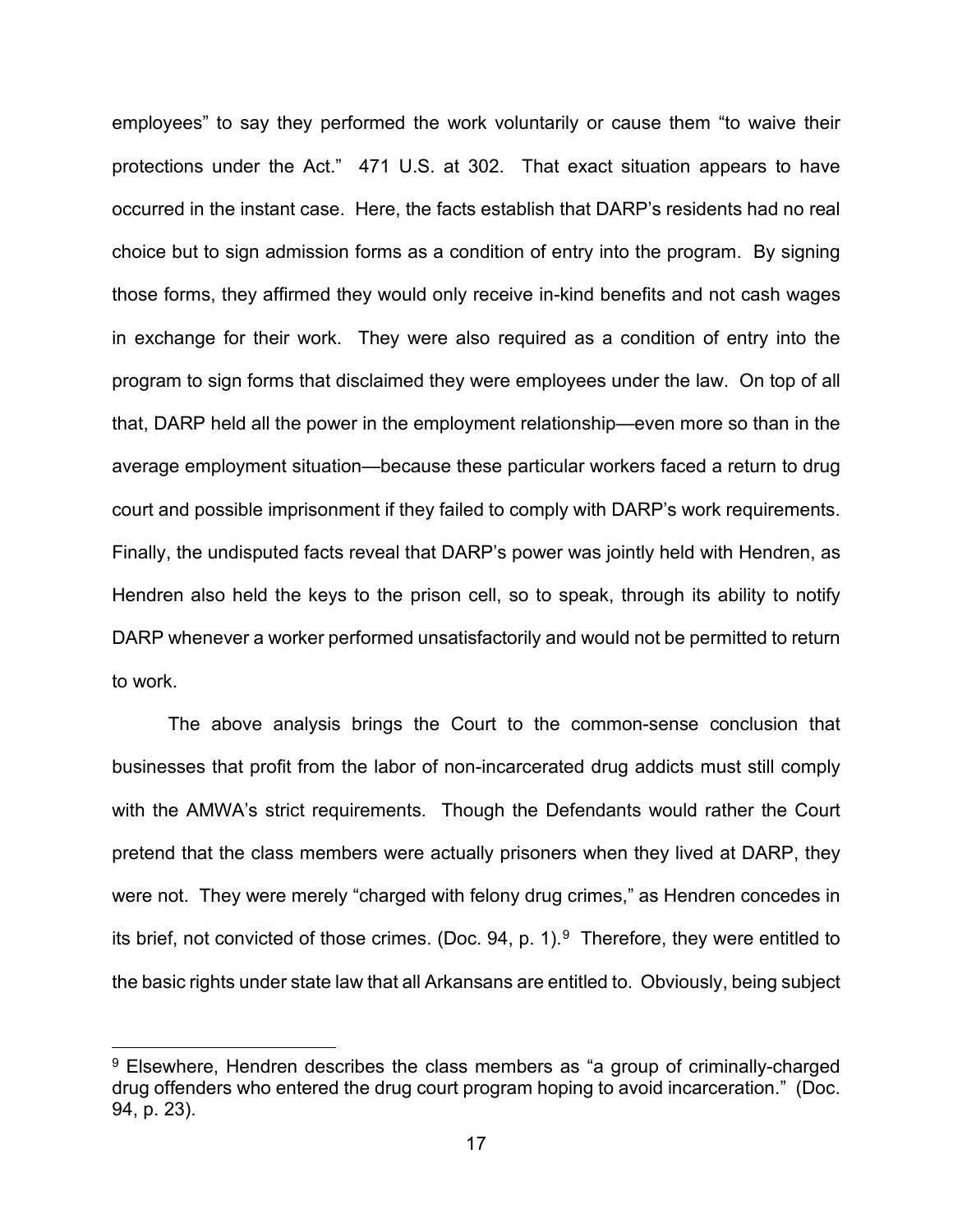to the jurisdiction of the state drug courts is not the same as being in prison. The Court also observes that the Defendants were not operating as charities. They were businesses that manipulated the labor market and skirted compliance with the labor laws for their own private ends. Consequently, they are jointly and severally liable under the AMWA for their failure to pay minimum-wage and overtime compensation to the class.

### **B. Affirmative Defenses**

Before the Court turns to the issue of damages, the final topic to address is Hendren's affirmative defenses to liability. Hendren's first defense is that the class members validly assigned their wages to DARP by executing the Admission Agreement (Doc. 90-6) and Disclaimer of Employment Relationship (Doc. 90-43) when they entered DARP. In the alternative, Hendren maintains that the drug courts ordered the class members to assign their wages to DARP. Both arguments lack merit.

The Administrative Regulations of the Labor Standards Division of the Arkansas Department of Labor provide that an employee's wage assignment is only legal if "neither the employer nor any person acting in his behalf or in his interest derives any profit or benefit from the transaction." 010 Ark. Code R. § 14.1-107(c)(3). Obviously, DARP, an employer, would have benefited from such an assignment. It is undisputed that DARP derived its operating revenue directly from the money Hendren paid for class members' labor and from similar arrangements with other local businesses.

Hendren's alternative waiver argument is that, "by ordering the Plaintiff's [sic] to DARP, the drug courts tacitly agreed to the terms of DARP and ordered the participants' wages to be paid to DARP." (Doc. 94, p. 23). Of course, Hendren can point to no evidence to show the state ever audited DARP or was provided with a copy of the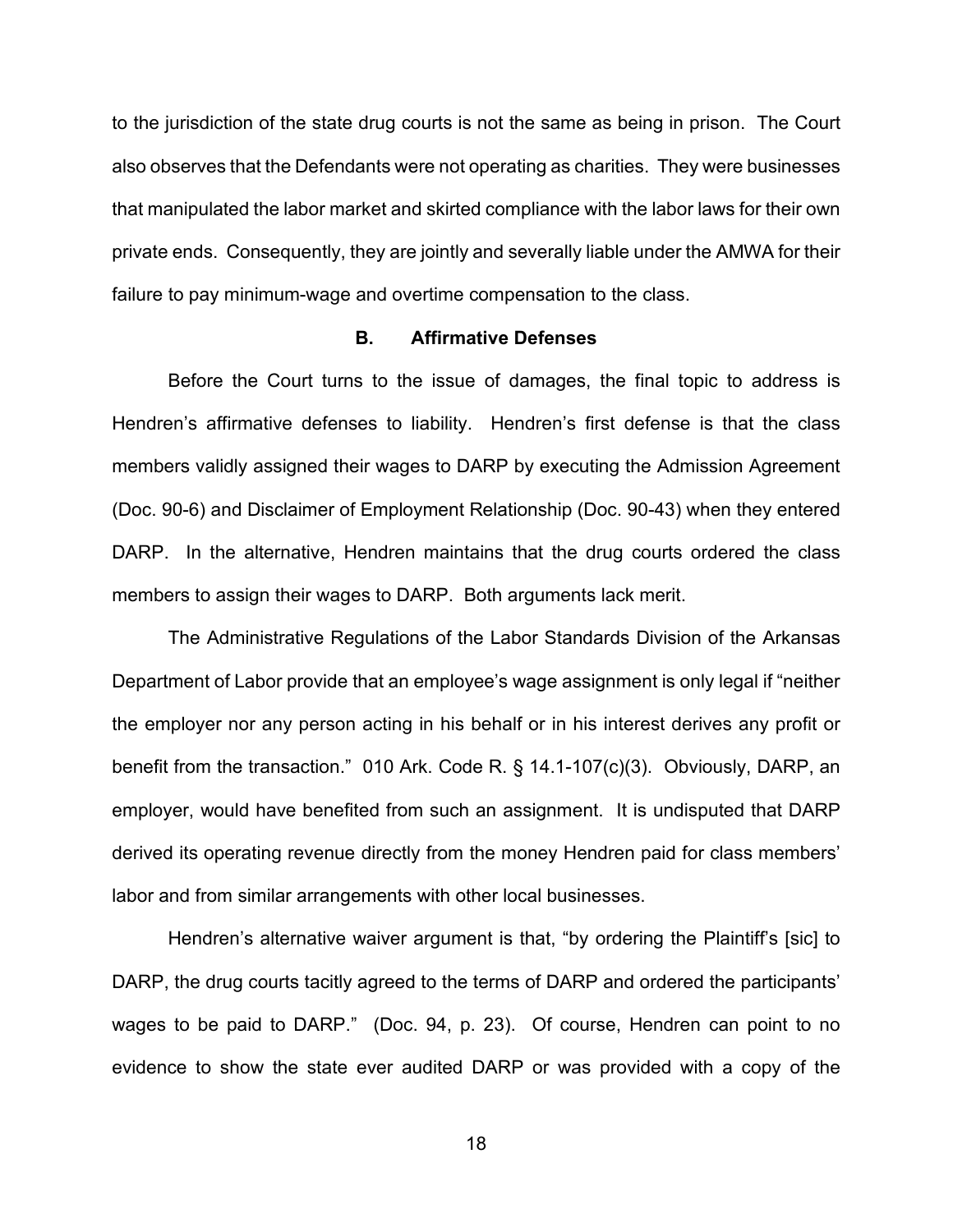Contract Labor Agreement that DARP and Hendren entered into to avoid paying wages and associated payroll taxes. There is no evidence to show that state drug court judges were personally aware of the details of DARP's and Hendren's business arrangement. The most that can be assumed from the facts in the record is that drug court judges referred participants to DARP's program because they trusted DARP to comply with state and federal law, *i.e.*, by calculating the workers' minimum hourly and overtime wages earned, *and then* subtracting from those totals the reasonable value of in-kind services that were deductible by law.<sup>[10](#page-18-0)</sup> However, the record indicates that DARP has yet to calculate the value of its in-kind services and has not considered how much of a deduction from wages it may reasonably take under the law. Instead, DARP has simply assumed that its residents are not employees and are not entitled to cash wages.

Hendren directs the Court to the Arkansas Code at § 16-98-304, which empowers drug court judges to order offenders to pay court costs, treatment costs, residential treatment fees, and the like. Simply because drug courts *could have ordered* DARP residents to pay the costs of DARP's services does not mean the courts "ordered the participants' wages to be paid to DARP," as Hendren claims. (Doc. 94, p. 23). Those are two distinct legal obligations. And although DARP certainly claims that the money it received from Hendren and other employers were used entirely "to offset the cost of the program and facilitate its operation," (Doc. 91, p. 13), the Court has not been presented

<span id="page-18-0"></span> $10$  Jim Hendren, the owner of Hendren Plastics, Inc., claims in his deposition that he talked with drug court Judge Thomas Smith at some point and asked him whether DARP's program "complies with all laws and . . . requirements of the state," and Judge Smith allegedly told him that it did. (Doc. 95-10, p. 3). The context for this remark is misplaced. *See infra* at pp. 27–28. Regardless, it goes without saying that Mr. Hendren's conversation with Judge Smith does not absolve Hendren of liability for violating the AMWA.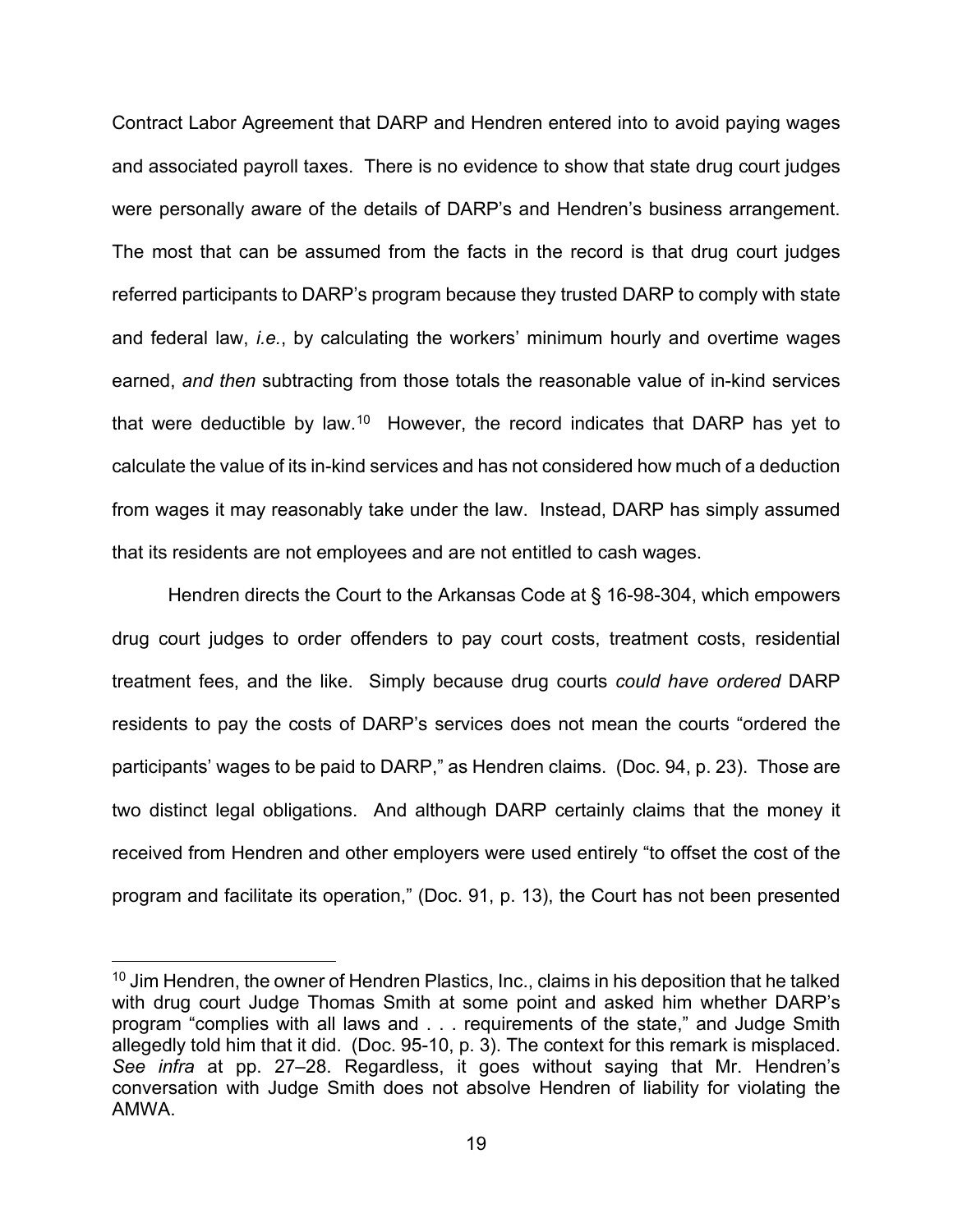with any objective data to demonstrate the program's costs in relation to the cash wages

the class members would have earned during the relevant class period.<sup>[11](#page-19-0)</sup> Accordingly,

the affirmative defenses are subject to dismissal.

# **C. Damages**

An employee's remedies for violations of the AMWA are as follows:

(a)(1) Any employer who pays any employee less than the minimum wages, including overtime compensation or compensatory time off as provided by this subchapter, to which the employee is entitled under or by virtue of this subchapter shall:

(B) Be liable to the employee affected for:

(i) The full amount of the wages, less any amount actually paid to the employee by the employer; and

(ii) Costs and such reasonable attorney's fees as may be allowed by the court.

(2) The employee may be awarded an additional amount up to, but not greater than, the amount under subdivision  $(a)(1)(B)(i)$  of this section to be paid as liquidated damages.

Ark. Code Ann. § 11-4-218(a).

. . . .

Fortunately, there is no dispute about the number of regular and overtime hours

the class members worked, and the parties also agree about the minimum-wage and

overtime rates that apply to those hours. *See* Doc. 100, pp. 32–33. The Court will now

address the parties' substantive claims and defenses as to each element of damages.

<span id="page-19-0"></span><sup>&</sup>lt;sup>11</sup> DARP also admits that it has not "performed discovery regarding a detailed credit or set-off for each Plaintiff and class member." (Doc. 100, p. 29, Hendren's Response to Plaintiffs' Statement of Undisputed Facts; Doc. 102, DARP's Response (noting that it adopts Hendren's Response)). Instead, DARP merely provided Plaintiffs with copies of its yearly tax returns for the relevant class period. *See* Docs. 90-22–90-25.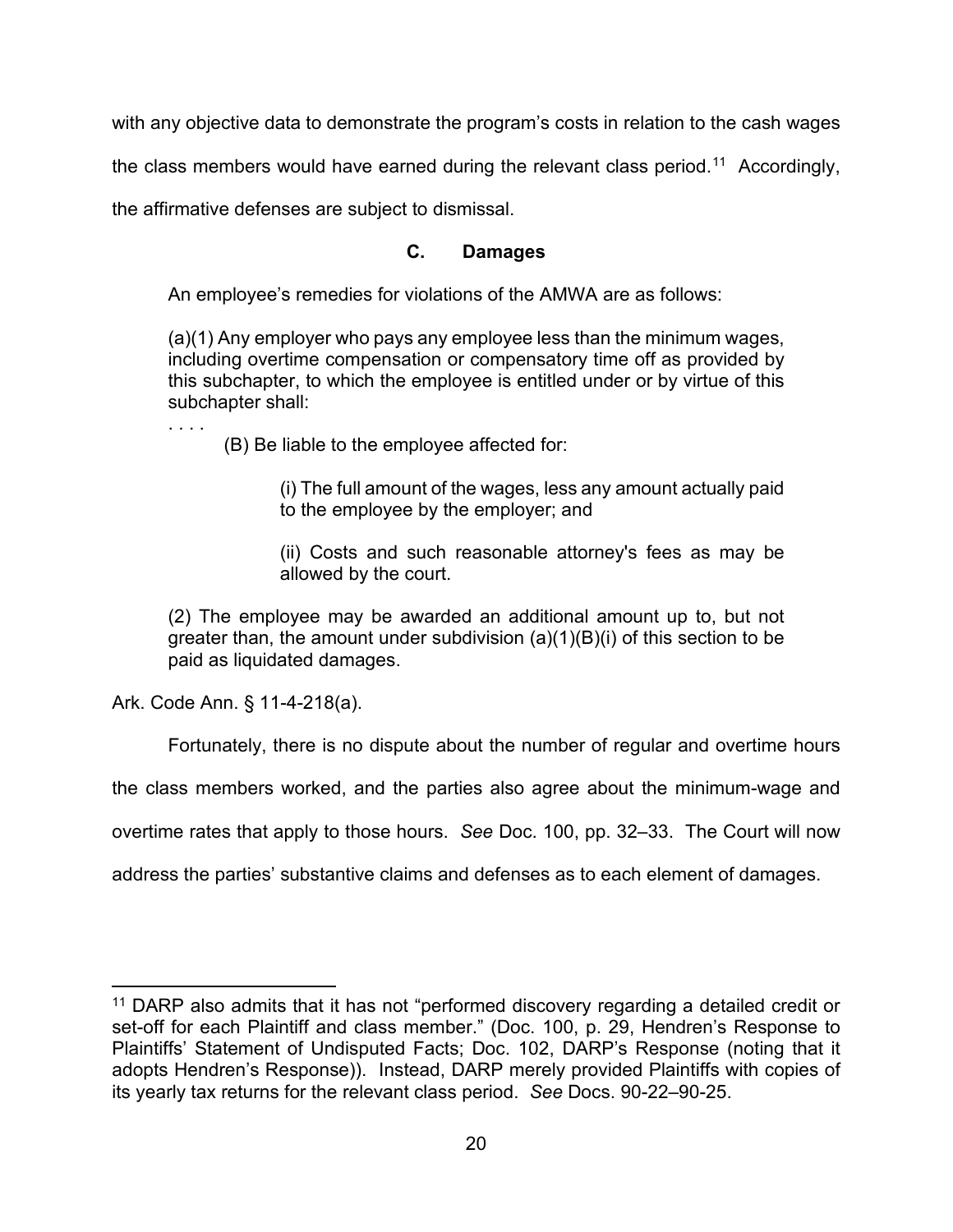#### **1. Unpaid Minimum Wages and Overtime Compensation**

The Court will begin its discussion of damages by considering Hendren's liability first, followed by DARP's. The Court rejects Hendren's argument that it already paid wages to the class members by making payments to DARP. Hendren did not pay the class members directly, nor did Hendren pay DARP for the benefit of the class. While it is true that Hendren paid monies to DARP in an amount equal to the class members' hourly labor, Hendren knew full well that DARP was not passing those monies along to their joint employees as wages. *See* Doc. 90-21, Contract Labor Agreement (stating that DARP "agrees to provide workers for Hendren Plastics on a Contract Labor Basis . . . ." and "[t]he total man hours for all workers are to be paid to the D.A.R.P. Foundation on a weekly basis"). As joint employers, Hendren and DARP are jointly and severally liable for any damages owed to the class, and in that context, Hendren's argument may be more relevant. But since no crossclaims are asserted between the Defendants here, the Court will not preemptively address any such issues.

As for DARP, it is undisputed that it provided in-kind services to the class members while they were employed. Those services took the form of meals, housing, toiletries, clothing, transportation to and from Hendren's job site, and the opportunity to participate in NA or AA meetings. The AMWA permits employers like DARP to claim an allowance to be charged against the minimum wage (but not against overtime compensation) for the "reasonable value of board, lodging, apparel, or other services in an amount *not to exceed thirty cents (30¢) per hour*." 010 Ark. Code R. § 14.1-107(D)(1) (emphasis added). Some or all of the services DARP provided may qualify for this deduction; Plaintiffs contend, however, that DARP has yet to provide "itemized accounts showing the nature and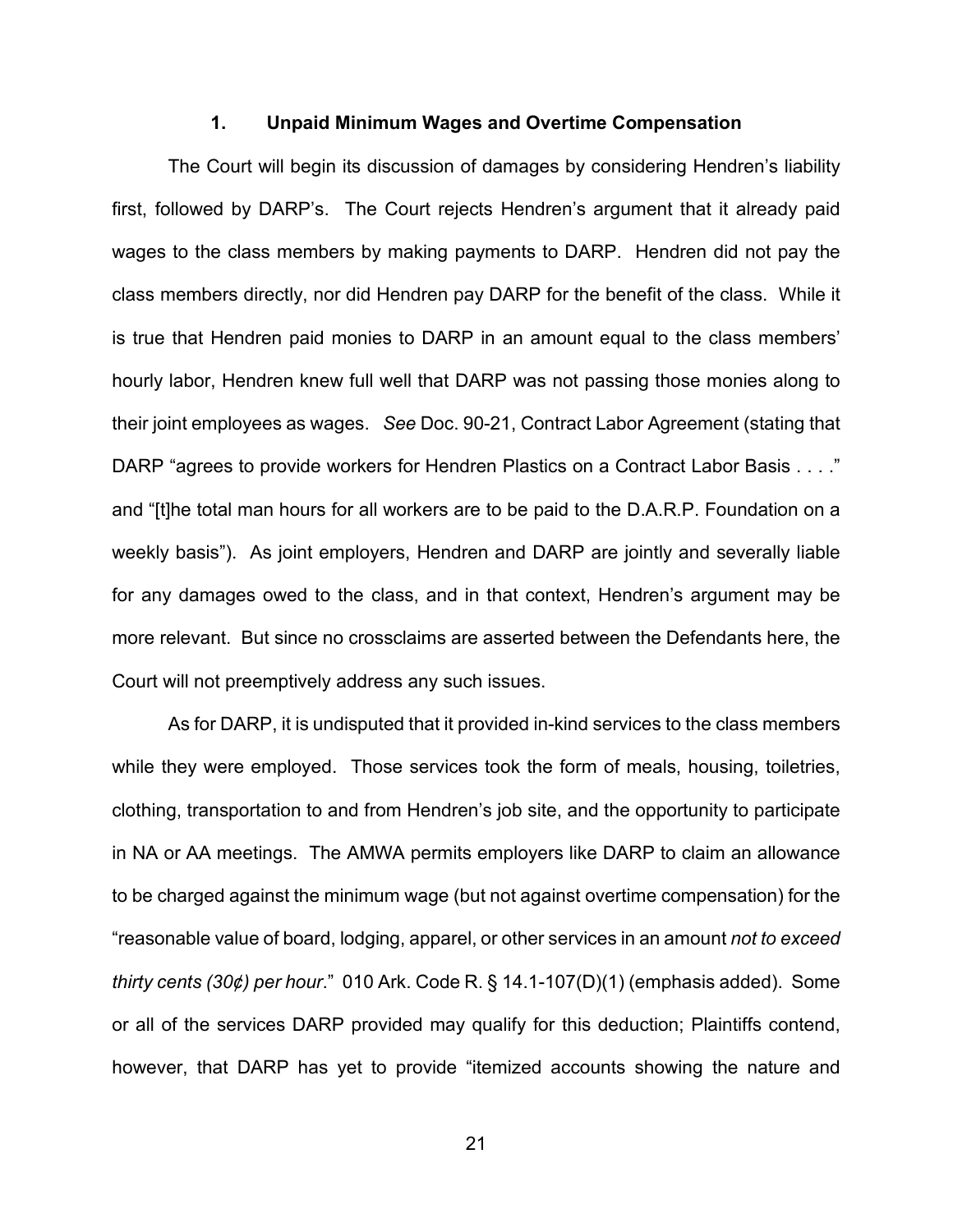amount of any expenditures entering into the computation of the costs," which DARP must show to be entitled to *any* deduction, let alone the full deduction. 010 Ark. Code R. § 14.1-102(B)(4). DARP's position is that it does not need to provide documentation because its entitlement to the full deduction is obvious. It argues that "[a]ny reasonable calculation of the value of these benefits would greatly exceed thirty cents per hour." (Doc. 102, p. 13). The Court is inclined to agree with DARP.<sup>[12](#page-21-0)</sup> But while it is undisputed that the class members received in-kind services from DARP, the Plaintiffs have yet to formally concede that the value of those services either meets or exceeds the statutory cap of \$0.30 per hour. The Court interprets Plaintiffs' reluctance on this point as having more to do with a lack of corroborating data than logic or common sense.

 Accordingly, although the Court presently finds as a matter of law that DARP is entitled to an allowance against the minimum wages owed, the Court will defer for the moment in making a finding as to the exact amount of that allowance, including whether it is equal to the full amount of the regulatory cap. The Court **ORDERS** Plaintiffs to file a supplemental response in which they either (i) formally concede and stipulate that the value of the in-kind services DARP provided to the class qualifies for the full \$0.30-perhour credit against regular wages owed, or (ii) explain any plausible scenario whereby the additional data they seek could reasonably result in a finding that the credit should be

<span id="page-21-0"></span><sup>&</sup>lt;sup>12</sup> Hypothetically, if a class member worked 40 hours in a given week at a rate of \$7.50 per hour, the class member would be entitled to wages in the amount of \$300.00. If DARP were credited \$0.30 per hour for those 40 hours, the total credit for the week would be only \$12.00. It is difficult to fathom a scenario whereby the reasonable value of DARP's room and board would not greatly exceed that amount.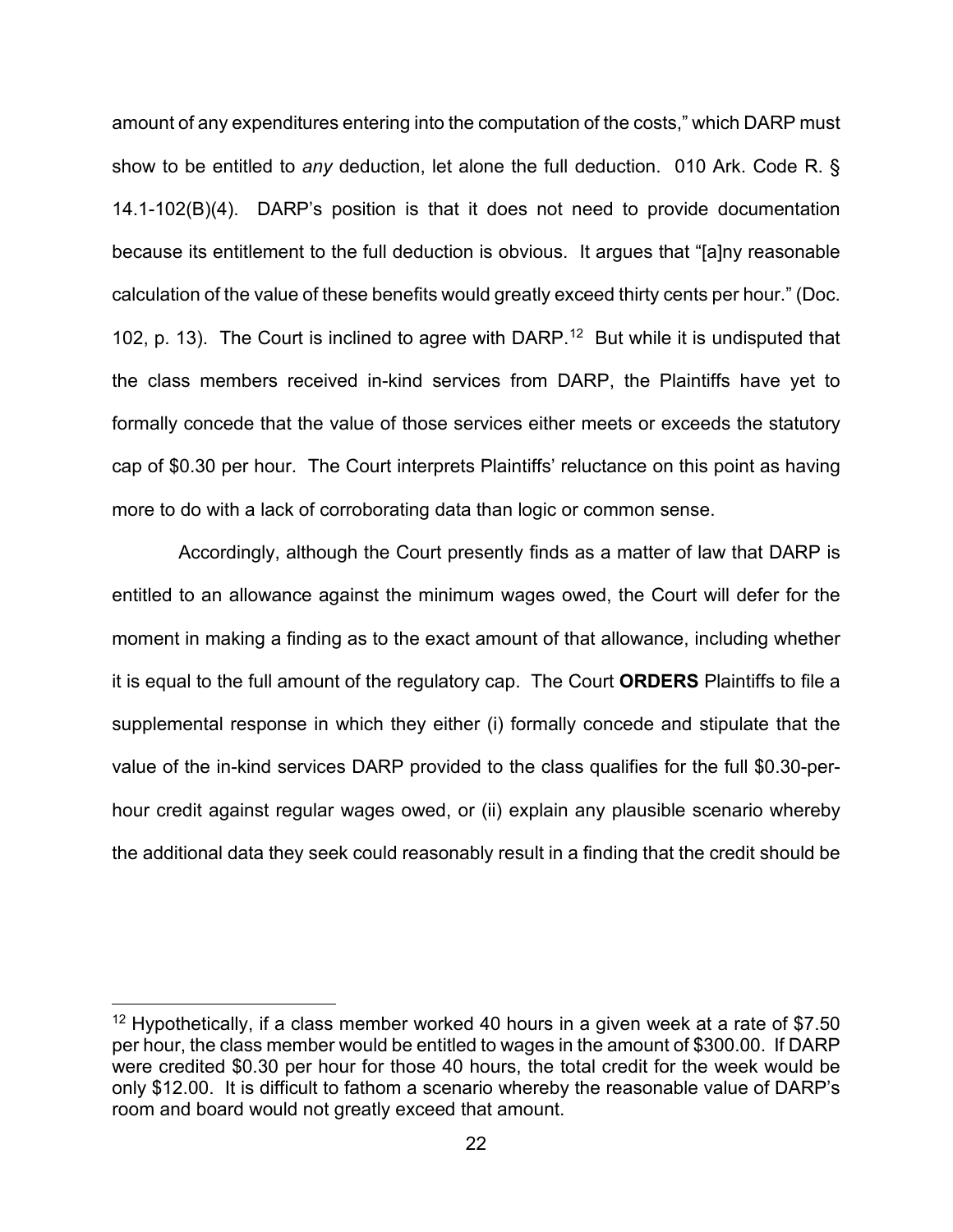in some amount less than the regulatory cap.<sup>[13](#page-22-0)</sup> Plaintiffs' Supplemental Response shall be filed by no later than October 4, 2019.

Along those same lines, Plaintiffs are **FURTHER ORDERED** to state and explain within their supplemental response whether any documented payments DARP may have made to specific class members for successfully completing the program (characterized as "stipends" of either \$500.00 or \$1,000.00) should be deducted from the total damages owed to those respective class members.<sup>[14](#page-22-1)</sup>

Before moving on to the issue of liquidated damages, the Court must pause to address Hendren's argument that the \$0.30 cap on in-kind services should not apply in this case as a result of certain recent amendments to the AMWA. *See* Doc. 73-1, Act 853 of 2019. These amendments eliminated the \$0.30 cap. Now, an employer may claim a credit against its minimum-wage obligations by establishing "the fair and reasonable cost" of any board, lodging, apparel, or other benefits provided to an employee—up to and including the full amount of wages. *Id.* For the reasons explained below, the recent elimination of the \$0.30 cap will not be given retroactive effect.

In Arkansas, retroactivity is a matter of legislative intent. *Bean v. Office of Child Support Enf't*, 340 Ark. 286, 296 (2000). Unless a statute expressly states otherwise, the Arkansas Supreme Court presumes that the General Assembly intends for its laws to

<span id="page-22-0"></span> $13$  Although DARP's underlying cost data is relevant in determining the reasonable value of in-kind services, its discovery may not be proportional if "the burden or expense of the proposed discovery outweighs its likely benefit." Fed. R. Civ. P. 26(b)(1). Here, such discovery is *only* beneficial to the extent it is likely to demonstrate that the reasonable value of such services is *less* than the regulatory cap.

<span id="page-22-1"></span> $14$  The parties did not provide briefing on the appropriate legal treatment of these payments under the AMWA. The Court has no information about how many of these "stipends" were paid or whether the data as to specific recipients is agreed or disputed.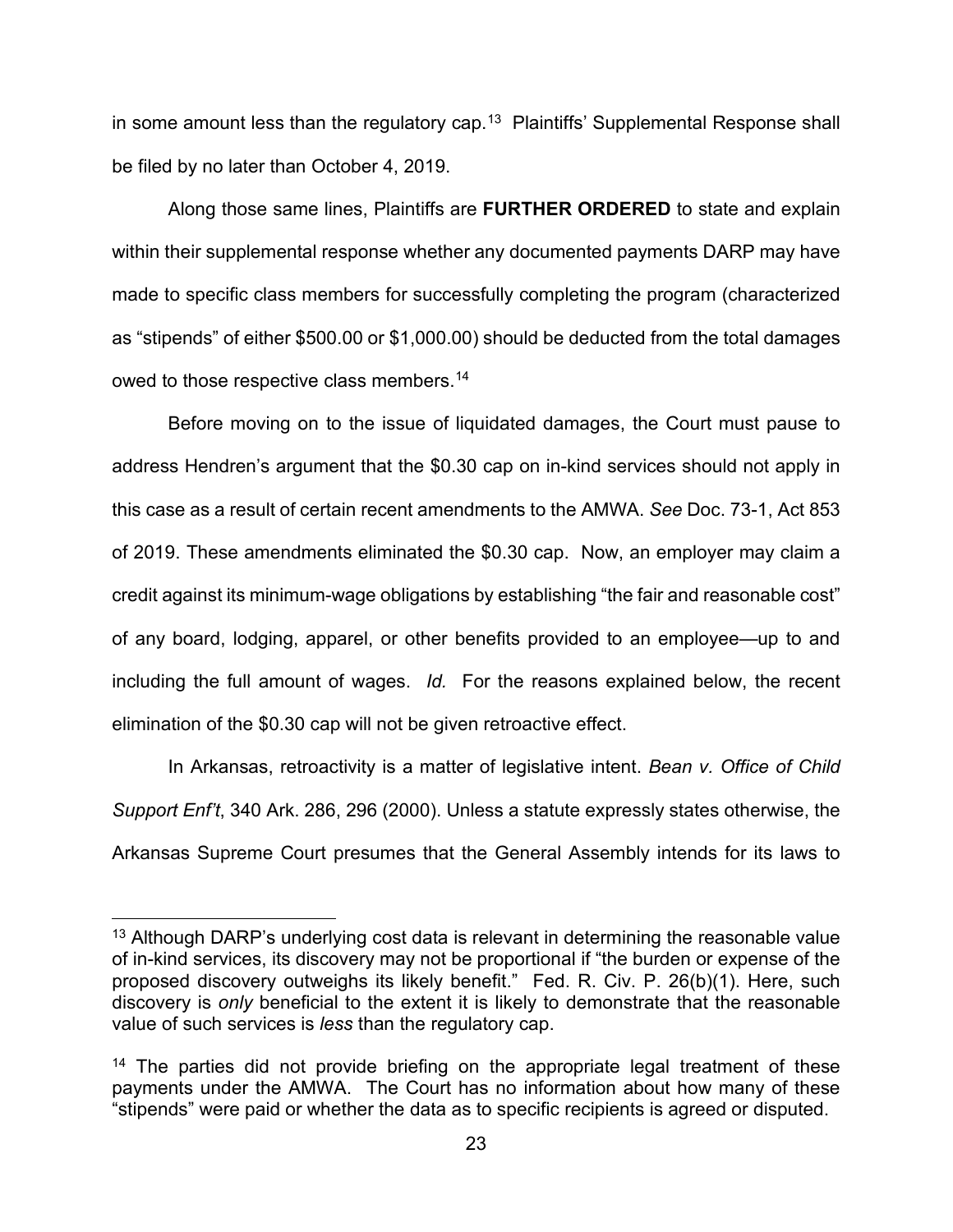apply only prospectively. *Id.* The presumption does not ordinarily apply to procedural or remedial legislation. *Id.*

To be remedial, the courts must "give appropriate regard to the spirit which promoted [the legislation's] enactment, the mischief sought to be abolished, and the remedy proposed," but cannot "disturb vested rights, or create new obligations, but only supply a new or more appropriate remedy to enforce an existing right or obligation."

*Id.* at 298 (quoting *Harrison v. Matthews*, 235 Ark. 915, 917 (1962)).

Changing the amount of credit an employer may take against its minimum-wage obligations is not a remedial change because it disturbs vested rights. In particular, the amendment to the AMWA at issue disturbs an employee's vested right to collect a cash minimum wage that may, at most, be offset by a credit for in-kind services of up to \$0.30 per hour. *Cf. Families, Inc. v. Dir., Dep't of Workforce Servs. Emp'r Contribution Unit*, 2016 Ark. App. 475, at 4 (finding that new legislation that affected whether an employer was required to pay unemployment insurance taxes was a substantive change and would not be applied retroactively). Accordingly, the legislature's recent elimination of the \$0.30 cap has no bearing on the calculation of damages in this case. [15](#page-23-0)

# **2. Liquidated Damages**

Plaintiffs have moved for an award of liquidated damages on behalf of the class.

In this regard, the AMWA provides as follows:

(2) The employee may be awarded an additional amount up to, but not greater than, the amount under subdivision  $(a)(1)(B)(i)$  of this section to be paid as liquidated damages.

Ark. Code Ann. § 11-4-218(a).

<span id="page-23-0"></span><sup>&</sup>lt;sup>15</sup> For added context, the Court notes that DARP and Hendren severed their business relationship sometime in late 2017, whereas the amendments to the AMWA were passed in April of 2019 and became effective in July of 2019. So the damages calculation here is not affected by the elimination of the cap as envisioned by Act 853 of 2019.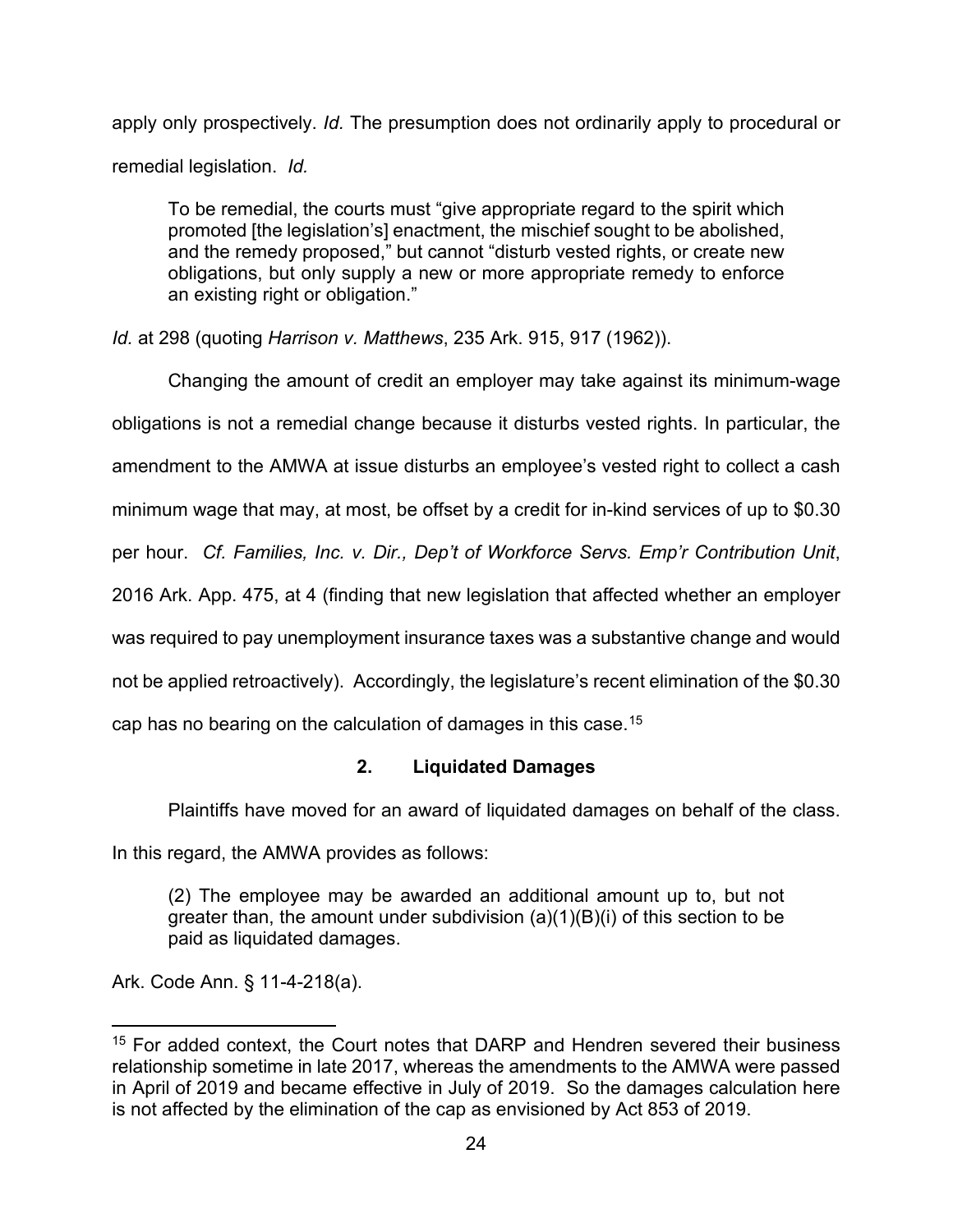The Court in its discretion finds that Plaintiffs and the class members are entitled to an award of liquidated damages equal to the full amount of minimum wages and overtime compensation owed.<sup>[16](#page-24-0)</sup> "Liquidated damages are not considered punitive, but are 'intended in part to compensate employees for the delay in payment of wages owed under the FLSA.'" *Chao v. Barbeque Ventures, LLC*, 547 F.3d 938, 942 (8th Cir. 2008) (quoting *Hultgren v. Cnty. of Lancaster, Neb.,* 913 F.2d 498, 509 (8th Cir. 1990)). Once a violation of the wage-and-hour laws is established, as is the case here, the district court is tasked with determining whether liquidated damages are to be awarded and in what amount. *See, e.g., id.* at 940, 943 (affirming district court's grant of summary judgment to the plaintiff on the issue of liquidated damages based on the lower court's finding that the employer failed to establish an honest intention to meet the FLSA's requirements).

The Eighth Circuit instructs that "[a]n award of liquidated damages under § 216(b) is mandatory unless the employer can show good faith and reasonable grounds for believing that it was not in violation of the FLSA." *Braswell v. City of El Dorado,* 187 F.3d 954, 957 (8th Cir.1999).<sup>[17](#page-24-1)</sup> "The employer bears the burden of proving both good faith and reasonableness, but the burden is a difficult one, with double damages being the norm and single damages the exception." *Chao*, 547 F.3d at 941–42 (quotation and citation omitted). Here, Defendants have failed to carry their burden of showing they acted in good faith and with reasonable grounds in failing to pay wages to the class. To

<span id="page-24-0"></span><sup>&</sup>lt;sup>16</sup> That total will be capable of final determination once the applicability of the \$0.30-perhour credit and the \$500.00/\$1,000.00 stipend is resolved. The parties agree about the number of regular and overtime hours the class members worked, and they also agree about the minimum-wage and overtime rates that apply to those hours. *See* Doc. 100, pp. 32–33.

<span id="page-24-1"></span><sup>&</sup>lt;sup>17</sup> The FLSA's liquidated damages provision at 29 U.S.C. § 216(b) is materially the same as the AMWA's provision at Ark. Code Ann. § 11-4-218(a).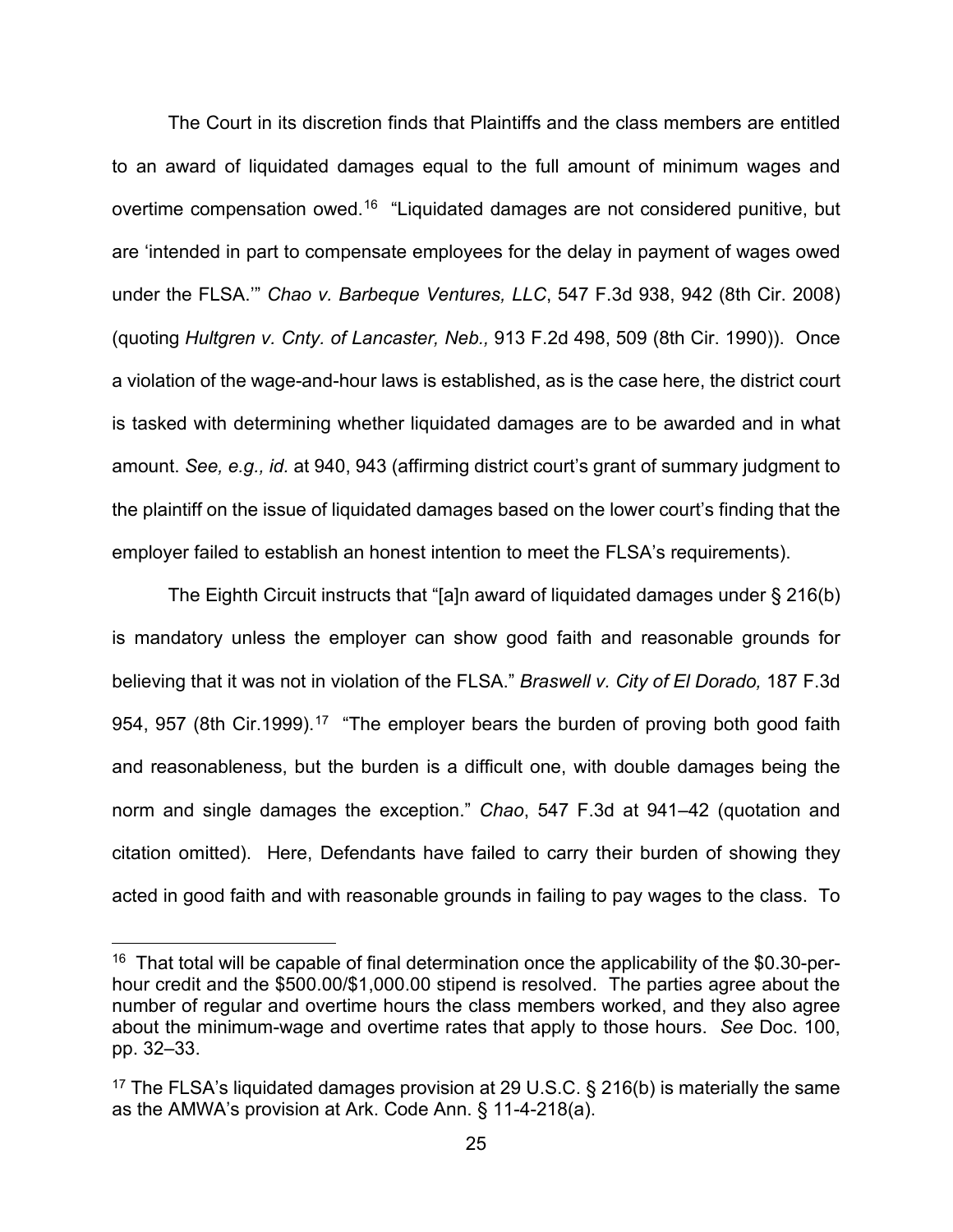show good faith, "the employer must establish an honest intention to ascertain and follow the dictates of the FLSA." *Id.* at 942 (quotation and citation omitted). To meet the burden of proof on summary judgment, "a defendant employer must show that he took affirmative steps to ascertain the Act's requirements, but nonetheless, violated its provisions." *Id.* (quotation and citation omitted).

Plaintiffs have established that neither DARP nor Hendren took any affirmative steps towards reasonably ascertaining the AMWA's requirements. To begin with, there is record evidence that DARP was placed on notice by the ACC *prior* to the start of the class period that its program was out of step with "every other facility" that houses parolees of the Arkansas Department of Correction in refusing to pay at least a minimum wage. (Doc. 90-32). DARP ignored that red flag in favor of subjectively choosing to believe it was not "act[ing] with conscious wrong" because it was "provid[ing] hundreds of individuals with an alternative to incarceration." (Doc. 101, p. 14). It is clear DARP acted in its own self-interest and had no "honest intention to ascertain and follow the dictates" of the law, *Chao*, 547 F.3d at 942, because it believed doing so would be too expensive or, in DARP's words, "economically unviable." *Id.* at 15.

As for Hendren, it contends that it acted in good faith because it paid DARP for the class members' labor. This might be a good argument if Hendren had reasonably believed its payments to DARP were being passed along to the class members as cash wages. But as the Court explained above in section III.C.1, Hendren knew full well that its labor payments were not being passed through to the class members in the form of wages. Hendren understood that its payments to DARP were being used to offset the program's operating expenses. And while the Court accepts at face value the notion that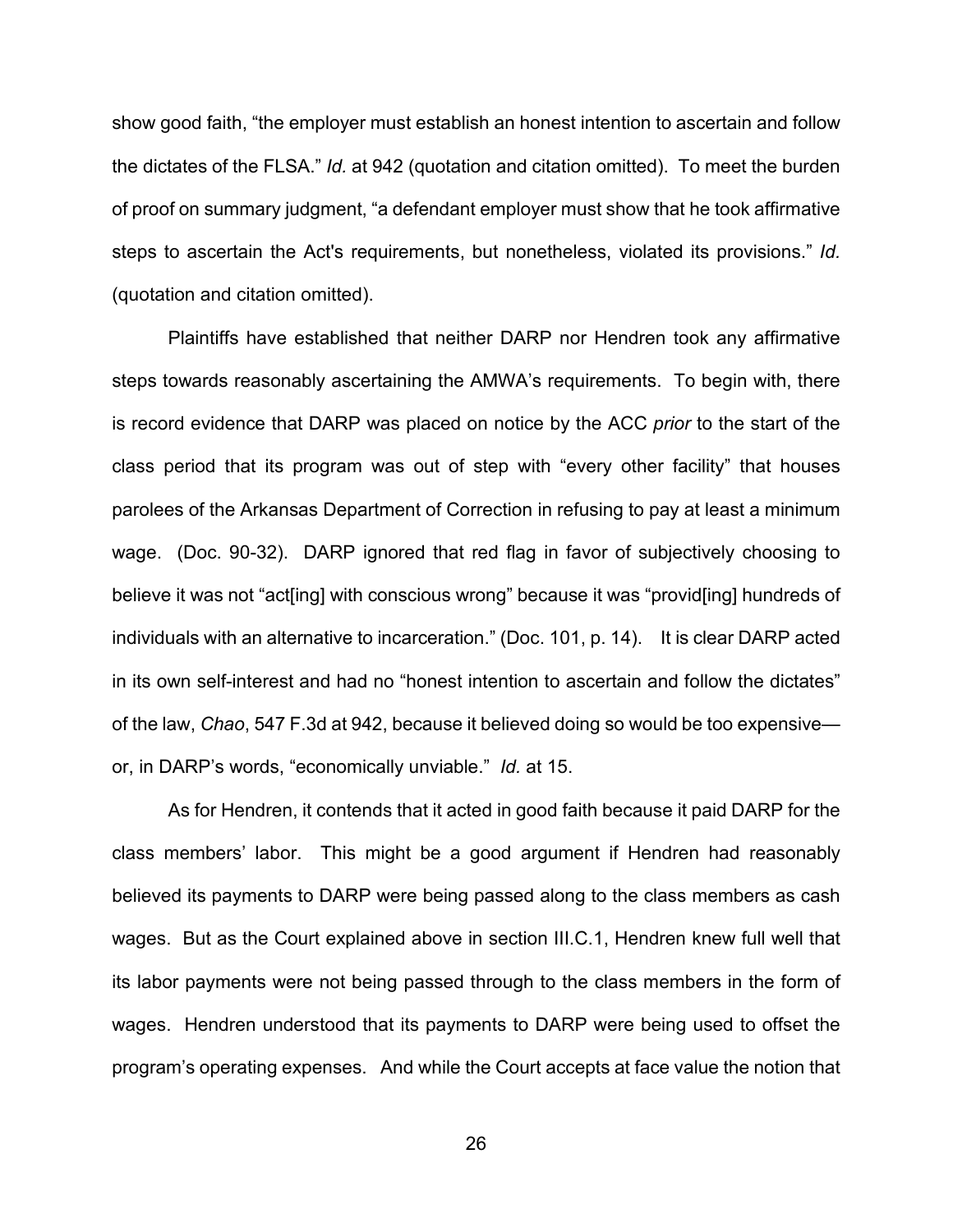Hendren had altruistic reasons for partnering with DARP in support of its mission,<sup>[18](#page-26-0)</sup> the Court believes that Hendren was also motivated by its own economic interests––including less expensive hourly labor rates and avoidance of payroll taxes and worker's compensation premiums. The Court therefore finds that Hendren's payments to DARP in exchange for a supply of laborers does not sufficiently demonstrate a good faith and reasonable basis for believing that it was complying with Arkansas's wage and hour laws.

Hendren's next argument is that it acted in good faith because its owner, Jim Hendren, "spoke to a sitting judge and was assured this program was appropriate and beneficial to society." (Doc. 99, p. 23). The Court does not credit this argument.<sup>[19](#page-26-1)</sup> The remark that Mr. Hendren attributes to Circuit Judge Tom Smith (Benton County's presiding judge over juvenile cases and drug court programs) was made with regard to the merits and community need for *programming*––including DARP's––that offers drug offenders alternatives to incarceration. (Doc. 95-10, at p. 3). The context of the conversation does not support the notion that Mr. Hendren was trying to ascertain whether DARP's program complied with the AMWA. Moreover, judicial officers are not permitted to dispense private advisory opinions on regulatory compliance matters. It was unreasonable for Mr. Hendren to have thought back then––much less argue now––that Judge Smith's passionately held beliefs about alternatives to incarceration<sup>[20](#page-26-2)</sup> (conveyed

<span id="page-26-0"></span> $18$  For example, Hendren insists that it acted "sacrificially to help drug courts make a difference in people's individual lives and society as a whole." (Doc. 99, p. 24).

<span id="page-26-1"></span><sup>&</sup>lt;sup>19</sup> To the extent Hendren offers Judge Smith's statement for the truth of the matter asserted, it is hearsay under Federal Rule of Evidence 801(c), and thus not competent evidence for the Court to consider on summary judgment.

<span id="page-26-2"></span><sup>&</sup>lt;sup>20</sup> Judge Tom Smith was deposed in this matter. (Doc. 98-1). He was not asked about his conversations with Mr. Hendren, nor the context in which his statements or opinions might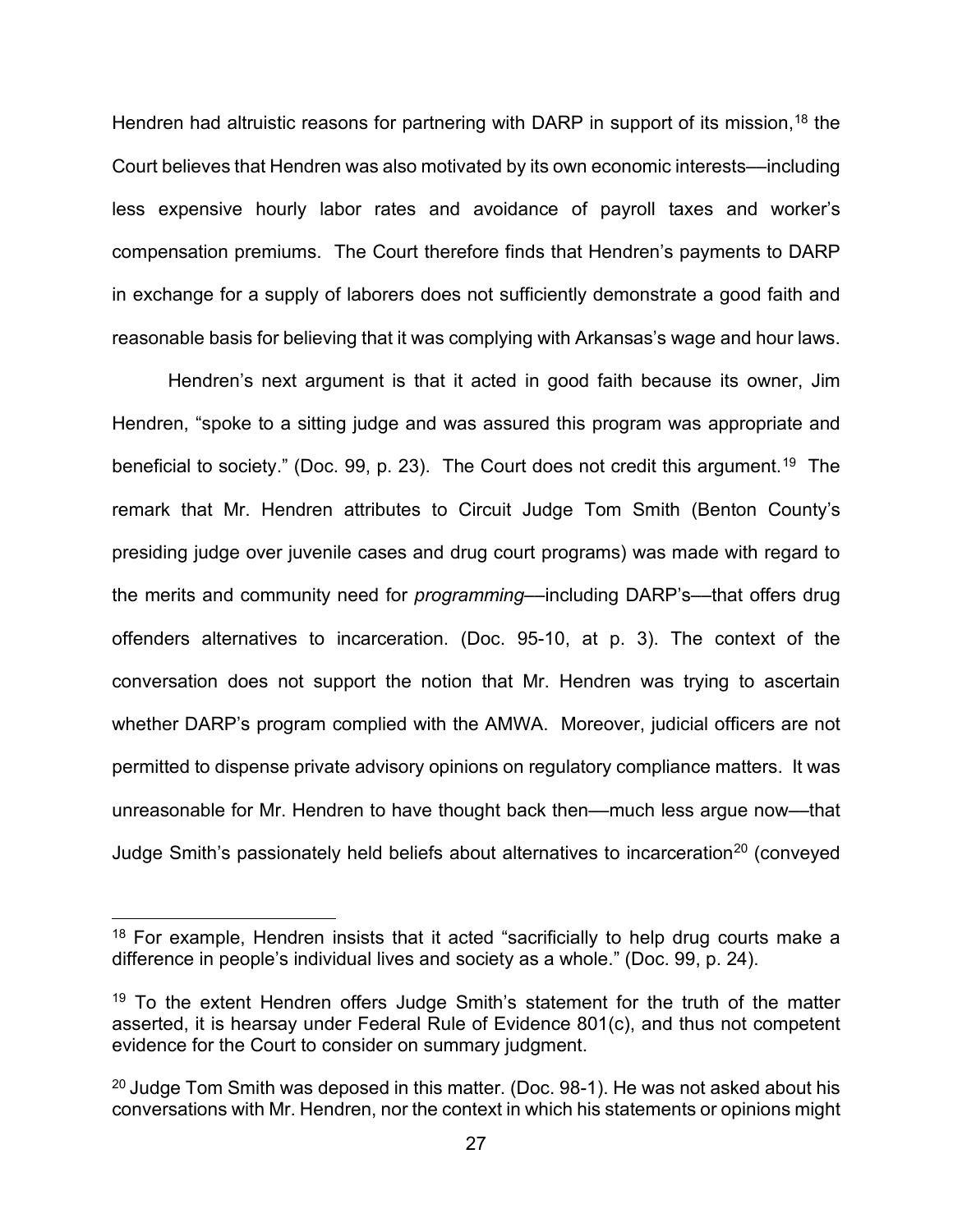in the context of a private conversation) were somehow intended as an assurance that Hendren's arrangement with DARP complied with Arkansas's wage and hour laws.

For these reasons, the Court finds that the Defendants have plainly failed to meet their burdens of "show[ing] . . . affirmative steps to ascertain the Act's requirements," *Chao*, 547 F.3d at 942.

# **IV. CONCLUSION**

For the reasons stated, **IT IS ORDERED** that Plaintiffs' Motion for Summary Judgment (Doc. 87) is **GRANTED IN PART AND DEFERRED IN PART**. The Motion is **GRANTED** as to the issue of liability. The Court finds that Plaintiffs and the class members were employees and that Defendants were joint employers under the AMWA. Accordingly, Defendants are jointly and severally liable for any damages that are determined to be owed to the class for failure to pay minimum-wage and overtime compensation, as well as an equal amount of liquidated damages. The Motion is **DEFERRED** with respect to Plaintiffs' request that the Court determine as a matter of law the total amount of damages owed. It is not presently clear to the Court whether Plaintiffs dispute that Defendants are entitled to a credit in the full amount of the \$0.30 cap on any deduction for in-kind services or whether any "stipends" DARP may have paid to certain

have been conveyed to Mr. Hendren. Judge Smith did testify, however, that he is an ardent supporter of alternatives to incarceration for drug offenders. (Doc. 98-1, pp. 21– 23). It was Judge Smith's opinion that DARP's work alternative provided its residents a tremendous opportunity to restore structure in their lives, and he also believed that the value of these services exceeded minimum wage earnings. *Id.* To be clear, nothing in this Court's opinion should be construed as a disagreement with Judge Smith––whose opinions are cultivated from a wealth of experience on the bench. Nevertheless, Judge Smith's testimony bolsters the conclusion that his opinions were confined to the merits of alternative sentencing options. Judge Smith never considered, much less opined about, conflicting wage and hour laws.